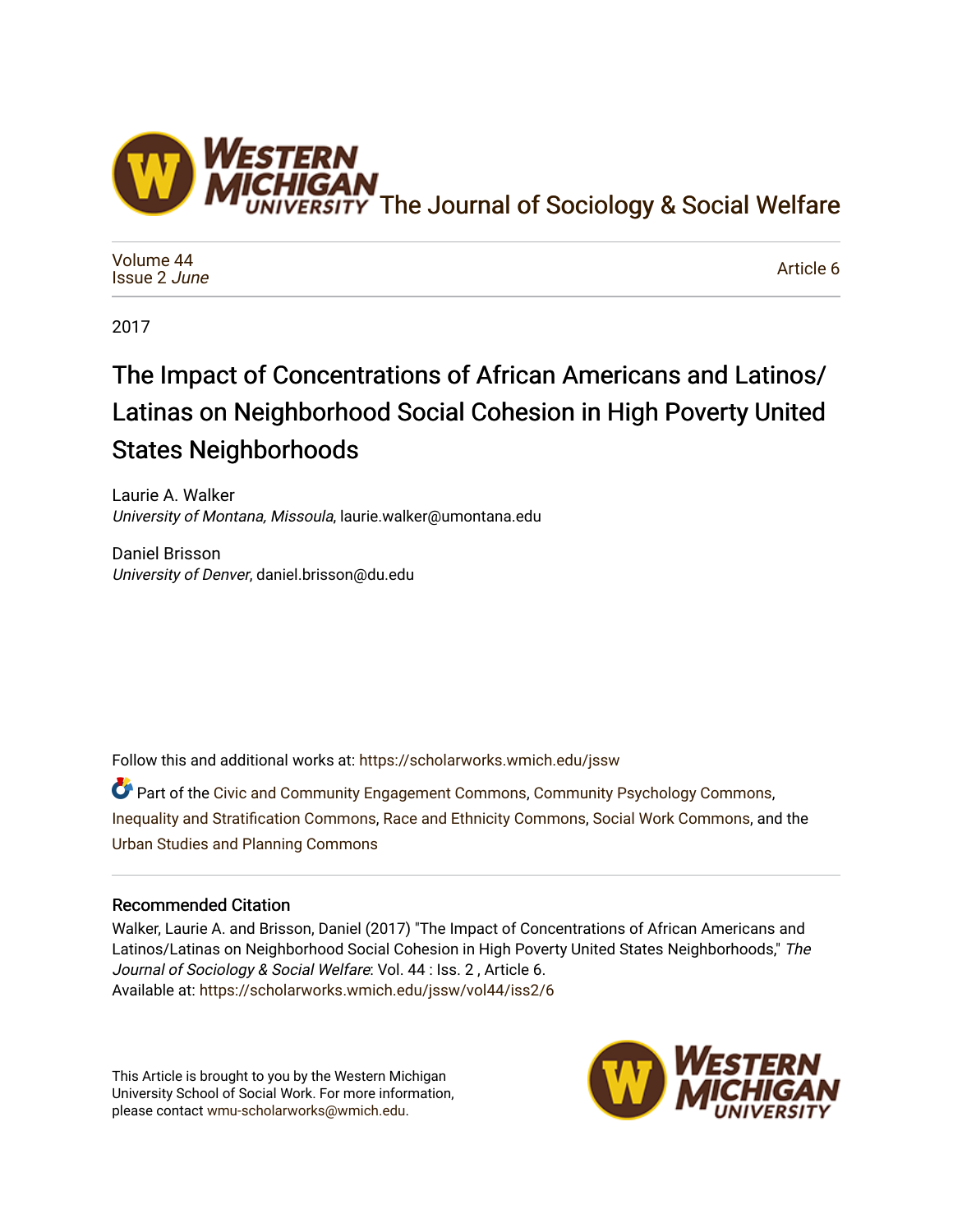## The Impact of Concentrations of African Americans and Latinos/Latinas on Neighborhood Social Cohesion in High Poverty United States Neighborhoods

## Cover Page Footnote

This research was funded by the Annie E. Casey Foundation, Making Connections Scholars Program.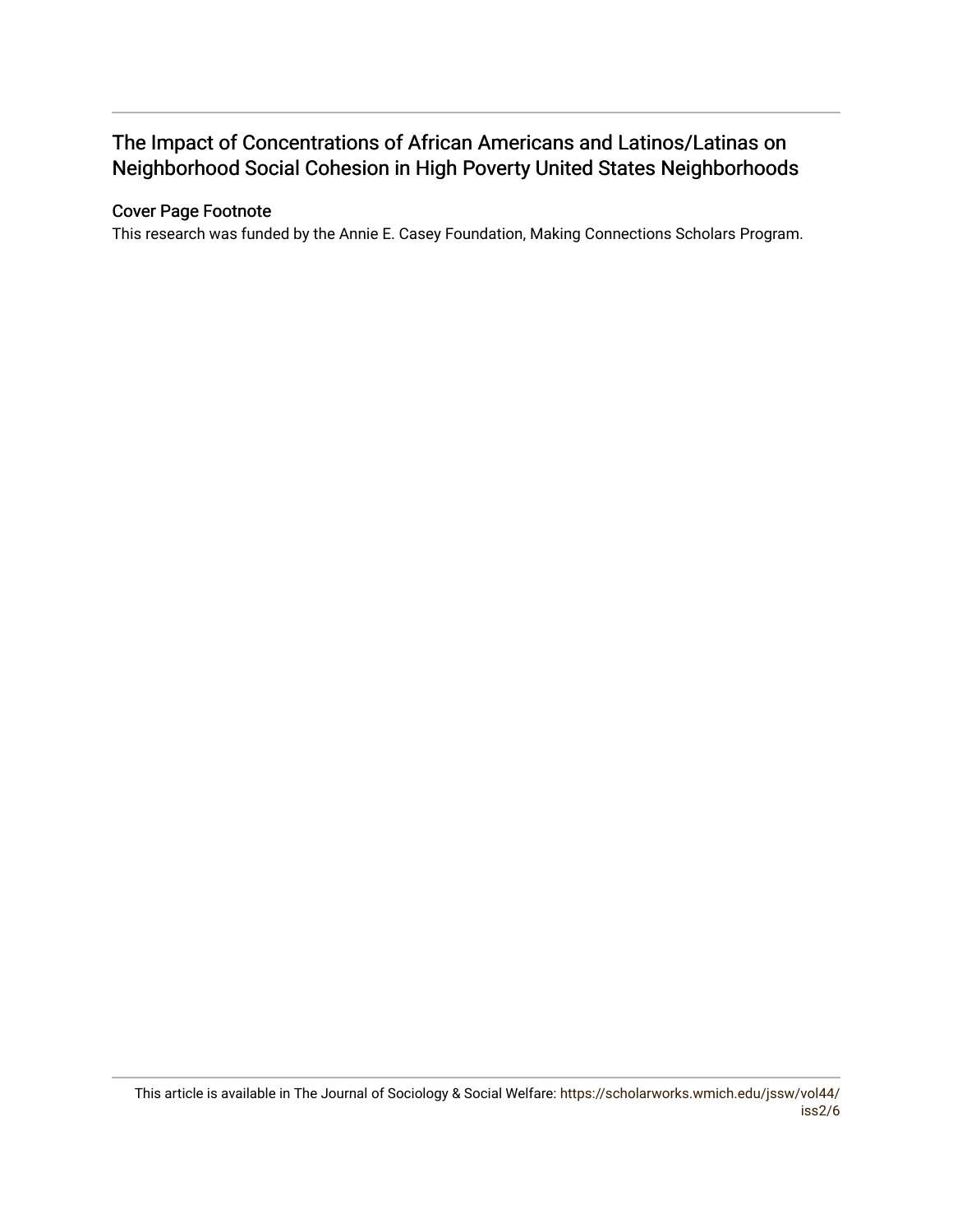## The Impact of Concentrations of African Americans and Latinos/Latinas on Neighborhood Social Cohesion in High Poverty United States Neighborhoods

Laurie A. Walker *University of Montana, Missoula*

> Daniel Brisson *University of Denver*

*United States research concludes concentrations of Latinos/Latinas and African Americans have a negative impact on Neighborhood Social Cohesion (NSC); however, European research finds higher levels of NSC when controlling for measures of concentrated disadvantage. This study utilizes a longitudinal stratified random sample of 7,495 households in 430 Census Blocks within 10 United States cities that participated in the Making Connections Initiative. Results show higher NSC is associated with higher percentages of residents who are Latino/Latina, African American, and homeowners when controlling for measures of concentrated disadvantage. The study findings challenge the stigma associated with concentrations of racial minorities in neighborhoods.*

*Key words: longitudinal analysis, poverty, neighborhoods, race, social cohesion*

Neighborhood Social Cohesion (NSC) is a measure of resident closeness, trust, shared values, a willingness to help one another, and how much they get along with one another (Earls, Brooks-Gunn, Raudenbush, & Sampson, 2007). United States (U.S.) empirical data provide evidence that a concentration of low-income households in high poverty (over 20 percent poverty

Journal of Sociology & Social Welfare • June 2017 • Volume XLIV • Number 2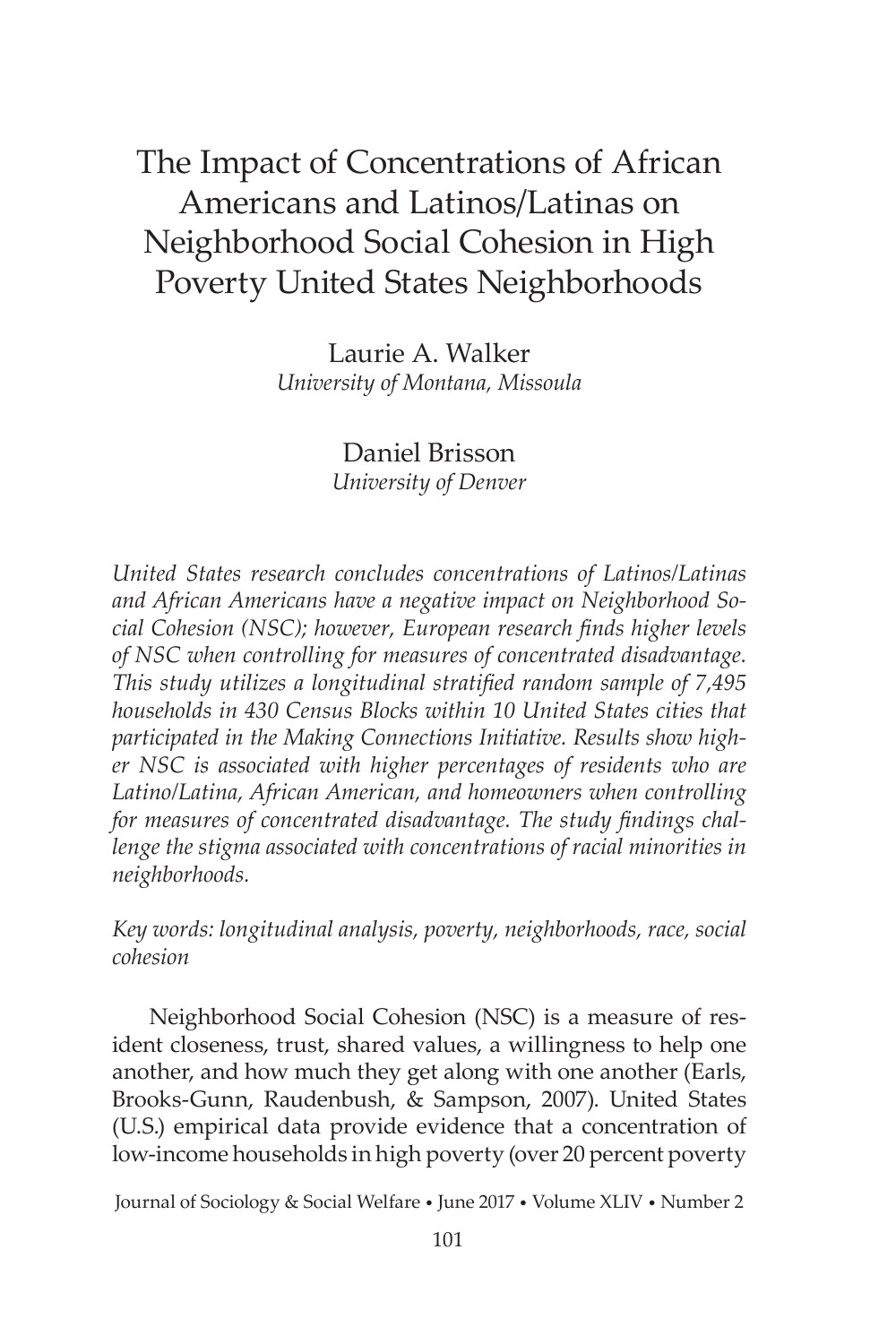rate) and extreme poverty neighborhoods (over 40 percent poverty rates) has negative consequences on NSC. Concentrated disadvantage (such as concentrations of families living below the poverty rate within one neighborhood) commonly results in residents coping with the challenges of higher crime and violence rates that may have an impact on their NSC, health, mental health, educational, and economic outcomes (Abada, Hou, & Ram, 2007; Berube 2006; Browning & Cagney, 2002, 2003; Popkin & Cunningham, 2009; Popkin et al., 2004; Sampson & Graif, 2009; Sampson, Morenoff, & Earls, 1999).

Prior research in high poverty neighborhoods within the U.S. associates concentrations of racial and ethnic identities with segregation and may conflate these identities as a component of concentrated disadvantage. However, studies outside the U.S. indicate that diverse neighborhoods have higher NSC when the negative impact of concentrations of low-income households is accounted for (Cantle, 2005; Demireva, 2015; Laurence & Heath, 2008; Letki, 2008; Sturgis, Brunton-Smith, Read, & Allum, 2010; Sturgis, Brunton-Smith, Kuha, & Jackson, 2014). The studies outside the U.S. often include contact-theory-focused explanations that often note ongoing contact between individuals of different identities within a geographic neighborhood may result in working together on a common goal (Allport, 1954; Cook, 1988). The long-term impact of a large composition of racial groups like African Americans and Latinos/Latinas in high poverty and multiracial/multiethnic U.S. neighborhoods is not well established, particularly in neighborhoods with initiatives seeking to improve NSC and capacities to address neighborhood problems (Hewstone, 2015; Koopmans & Schaeffer, 2014; Schaeffer, 2014).

This research seeks to reframe the existing narrative to focus on the possible positive outcomes associated with having high concentrations of households of color living in close proximity to each other in multicultural neighborhoods. The authors provide frameworks rooted in the theoretical perspectives of racial/ethnic minority groups that explain the development and maintenance of NSC within the context of coping with the challenges of concentrated disadvantage. Ethnically diverse, high poverty neighborhoods, with initiatives seeking to increase neighbor interactions and interventions to address neighborhood problems, may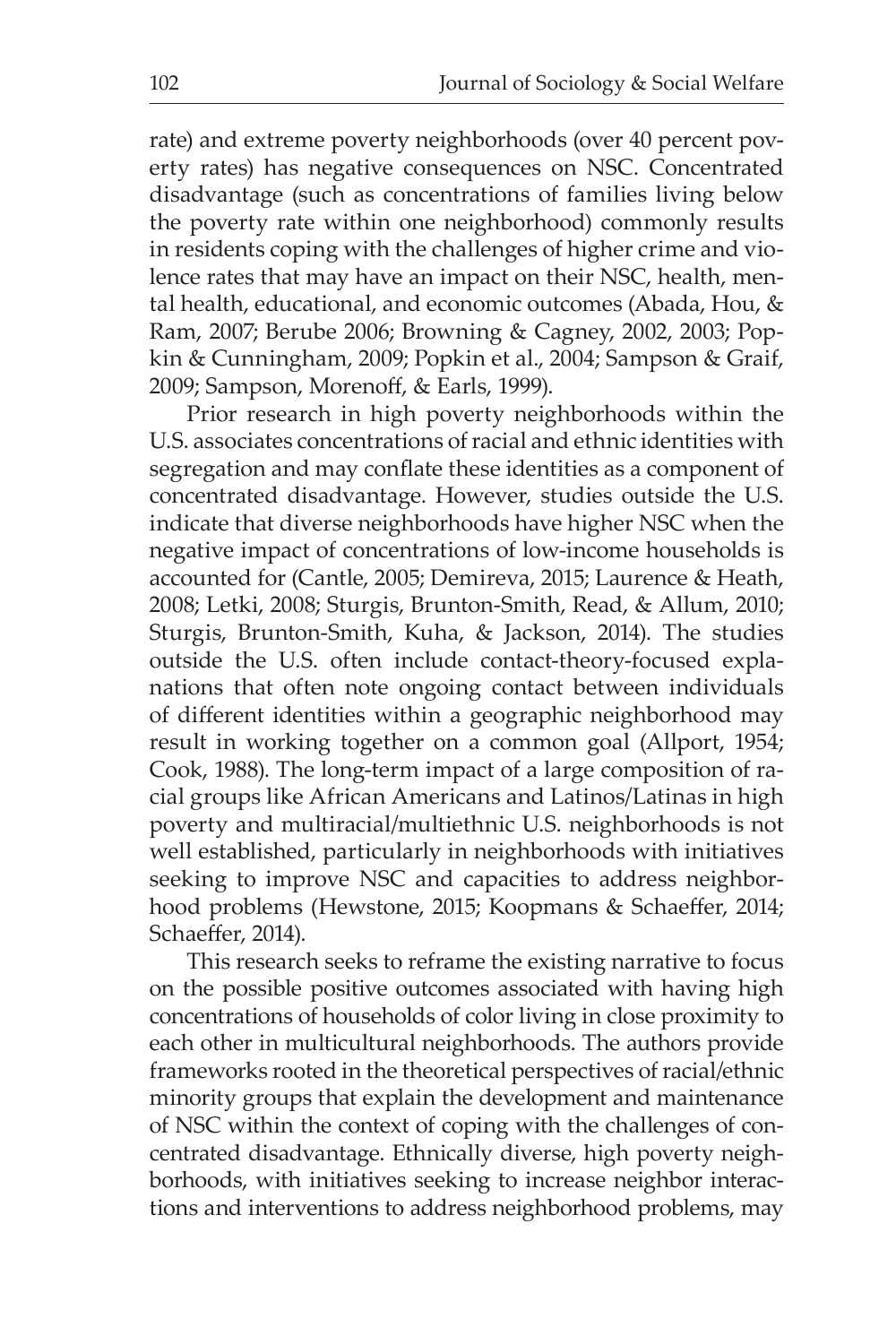find that a high composition of African American and Latino/ Latina residents over an extended period of time may in fact help maintain or build NSC. This study uses data from the Making Connections Initiative (MCI), which was a long-term multisite project of the Annie E. Casey Foundation (AECF) focused on comprehensive community change and improved outcomes for children and families by engaging multicultural residents within their neighborhoods to identify and address problems (AECF, 2013). The MCI investments built the capacity and collaborative relationships of neighborhood groups, city systems, and private developers. The MCI invested in neighborhood activities, which may have increased contact among across racial/ethnic groups and therefore maintained or increased NSC.

The research question for this study is: do concentrations of African American and Latino/Latina households in U.S. neighborhoods predict NSC over time when controlling for additional measures of concentrated disadvantage and advantage in the context of a large-scale change initiative? The hypothesis is that concentrations of homeowners, African Americans, and Latinos/Latinas are positive predictors of NSC, and measures of concentrated disadvantage will be negative predictors of NSC. Two contributions of this paper include: (a) providing a synthesis of factors of concentrated advantage and disadvantage known to have an impact on NSC, and (b) providing evidence for the theoretical assertion that concentrated African American and Latino/Latina populations in neighborhoods with neighborhood-based initiatives may be a positive contributor to NSC over time because of the collective resistance and trust-building process within and across racial groups (Browning & Cagney, 2003; Manjarrez, 2005).

## Research on the Impact of Racial/Ethnic Concentrations on Neighborhood Social Cohesion

The findings of the impact of diversity are inconsistent across various studies and contexts (Van der Meer & Tolsma, 2014). Two studies found that diversity has a negative impact on NSC (Dinesen & Sonderskov, 2015; Laurence, 2011), yet another study found being a racial minority who is a long-term resident of a particular neighborhood results in higher NSC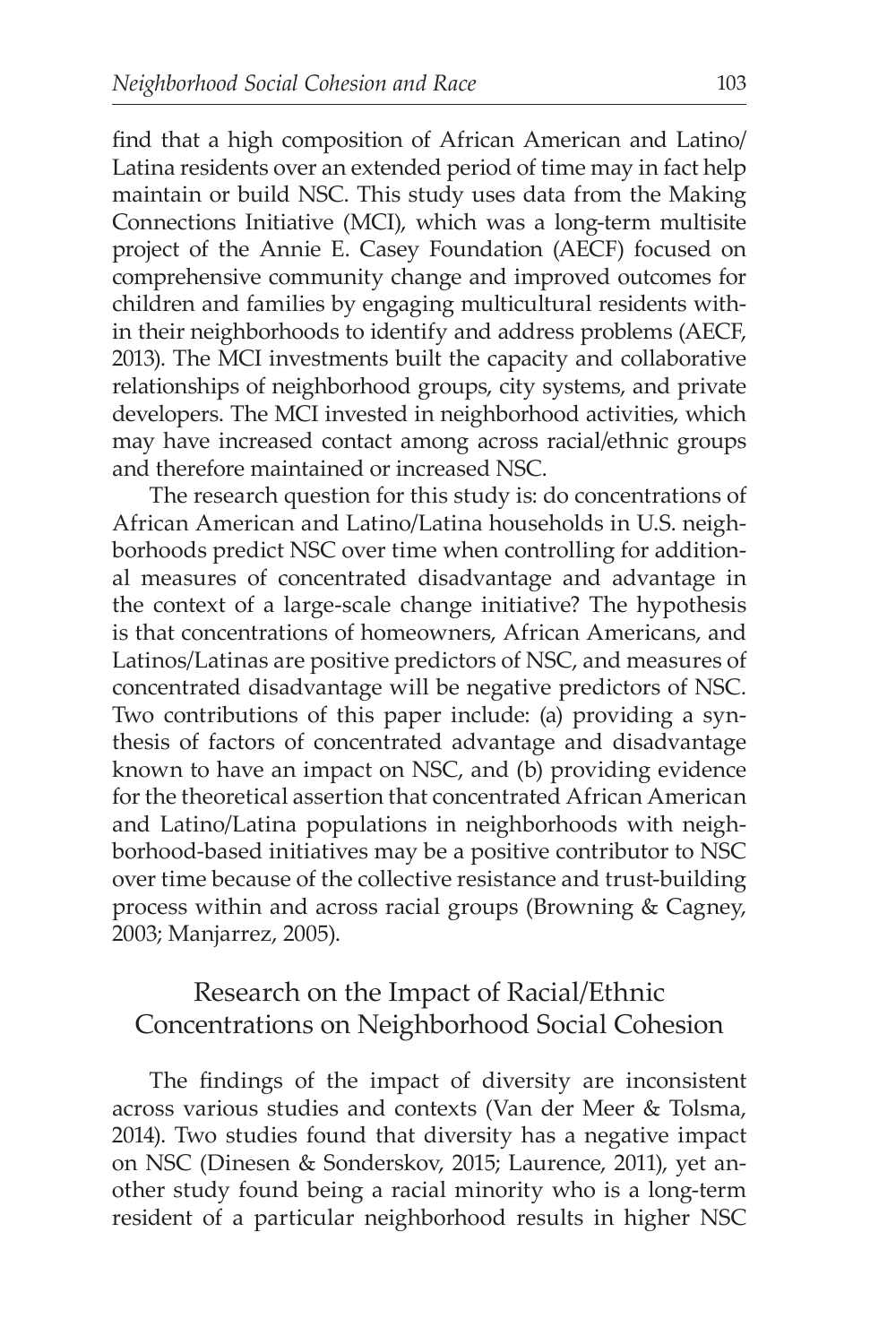and increased self-ratings of health (Abada et al., 2007). Possible reasons for long-term benefits to African American and immigrant networks include that they frequently rely on informal social supports for information about housing and employment opportunities (Keller, 2011; Kleit & Galvez, 2011; Krysan, 2008; Varady, Walker, & Wang, 2001).

One qualitative study in England described NSC in diverse communities (Hudson, Phillips, Ray, & Barnes, 2007). Individual resident's experiences of NSC are described as being more racially mixed if they are younger, have lived in the neighborhood longer, or interact with others – in activities such as in work, volunteering, or neighborhood-based schools, stores, recreational activities, and organizations – where they get to know their neighbors of different races (Hewstone, 2015; Hudson et al., 2007; Laurence, 2011; Uslaner, 2011). Residents describe their NSC as occurring in varied contexts such as a neighborhood association, sports team, specific blocks, or among longer-term residents within their community (Hudson et al., 2007). Longer-term Black residents also describe an increase in social interactions in more recent years, while racial acceptance has increased (Hudson et al., 2007).

A meta-analysis of more than 500 quantitative studies found that contact between groups reduces anxiety, increases empathy, and reduces prejudice among groups in general (Pettigrew & Tropp, 2008). A similar literature focused on NSC is emerging. Laurence (2011) found that establishing bridging ties across ethnic groups could increase NSC. Therefore, increased contact between groups in a neighborhood context may also increase NSC in communities with concentrations of specific racial groups who build trust over time.

Research in contexts outside the U.S. provides evidence that income moderates the negative association found between race and NSC, and therefore the impact of neighborhood differentiating factors on NSC should be explored more in the U.S. (Bécares, Stafford, Laurence, & Nazroo, 2010; Gijsberts, van der Meer, & Dagevos, 2012). Additionally, the U.S. has a greater percentage of the total population that are racial minorities than the United Kingdom (30% compared to 15%), which may have varying impacts on NSC, trust, and involvement within neighborhoods with varying racial compositions (Demireva, 2015;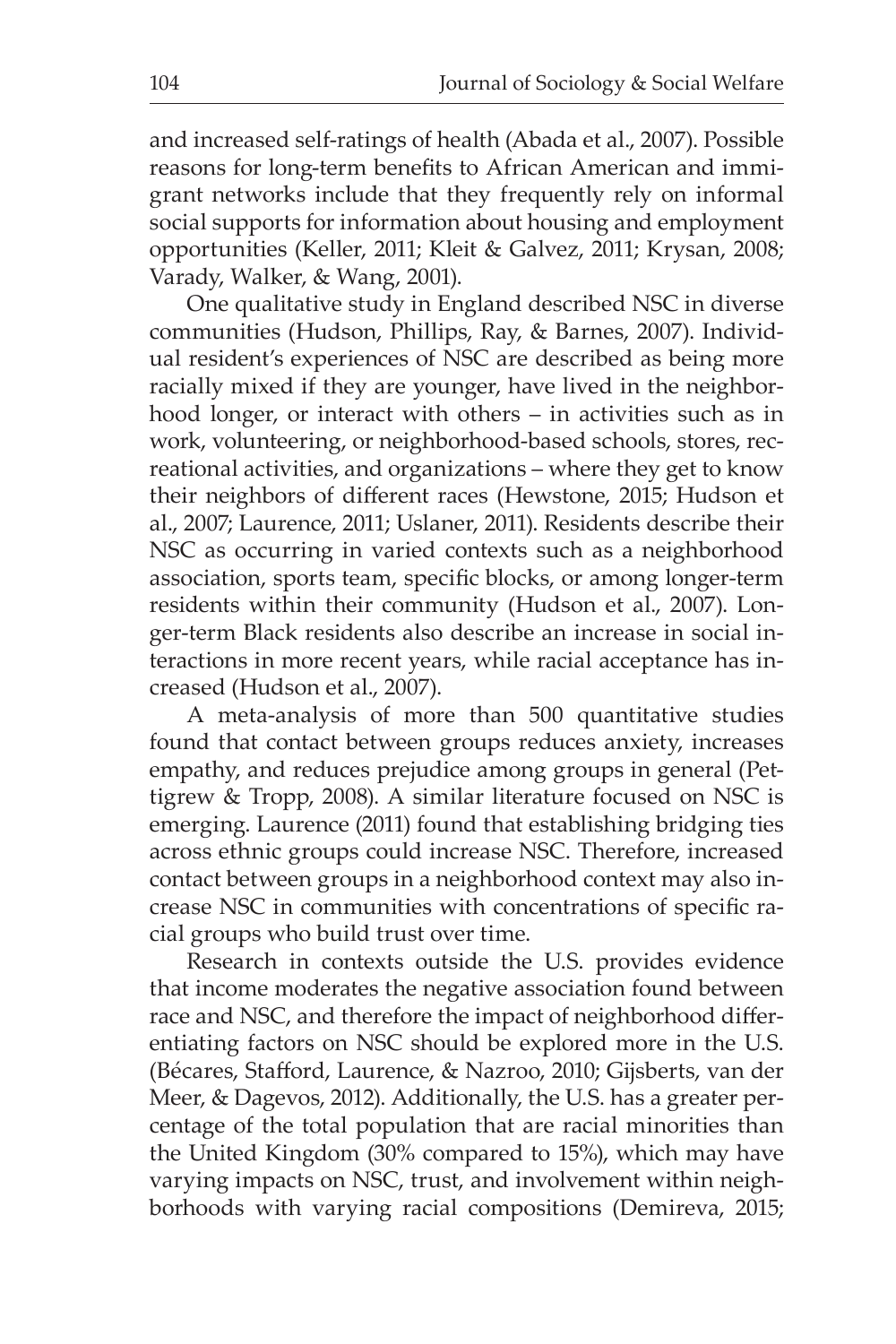Hewstone, 2015; Uslaner, 2011). Evidence suggests that a higher neighborhood composition of one's own ethnic group increases social trust, yet research in European contexts did not have enough ethnic minority concentrations to determine the effect (Bakker & Dekker, 2012). Therefore the research in this manuscript could determine if a concentration of ethnic minority groups improves NSC in U.S. contexts. Factors known to weaken and strengthen NSC often include concentrated disadvantage and advantage (see Tables 1 and 2).

Table 1: Factors That Weaken Neighborhood Social Cohesion (NSC)

| Factor                  | Explanation                                                                                                  | Citations                                                   |
|-------------------------|--------------------------------------------------------------------------------------------------------------|-------------------------------------------------------------|
| Population              | • Higher density housing increases anonymity within                                                          | Browning, Feinberg, &                                       |
| density                 | neighborhoods.                                                                                               | Dietz, 2004                                                 |
| Level of                | • A high school education has the potential to build pro-                                                    | Browning & Cagney, 2003;                                    |
| education such          | social relationships across ethnic groups and problem                                                        | Rotolo, Wilson, & Hughes,                                   |
| as less than a          | solving skills that can build the capacity of individuals                                                    | 2010                                                        |
| high school             | to positively contribute to their community.                                                                 |                                                             |
| education               |                                                                                                              |                                                             |
| Concentrated            | • Class (percentage of residents living below poverty,                                                       | Abada, Hou, & Ram, 2007;                                    |
| disadvantage            | receiving public assistance, unemployed, low rates of                                                        | Browning & Cagney, 2002,                                    |
| including class,        | homeownership), gender (single parents that are often                                                        | 2003; Browning, Feinberg,<br>& Dietz, 2004; Elliott et al., |
| gender and race         | female headed households with children), and ethnic                                                          | 2006; Hewstone, 2015;                                       |
| based<br>concentrations | segregation (African American) may decrease trust<br>within distressed neighborhoods that have been          | Hudson et al., 2007;                                        |
|                         | systemically disinvested, which results in low to                                                            | Kingston, Huiztga, &                                        |
|                         | moderate NSC and collective efficacy.                                                                        | Elliott, 2009; Manjarrez,                                   |
|                         | • Segregation decreases NSC for younger residents and                                                        | 2005; Sampson, Morenoff,                                    |
|                         | makes parenting and positive youth development                                                               | & Earls, 1999; Sampson &                                    |
|                         | difficult because youth are exposed to danger or have                                                        | Wikstrom, 2008; Sampson                                     |
|                         | less access to opportunities.                                                                                | & Graif, 2009; Silver &                                     |
|                         | • Indices used within existing research often group                                                          | Miller, 2004; Strurgis et al.,                              |
|                         | racial/ethnic groups as highly correlated components of                                                      | 2013; Sturgis, Brunton-                                     |
|                         | concentrated disadvantage (percent below the poverty                                                         | Smith, Kuha, & Jackson,                                     |
|                         | line, unemployed, female-headed households, and                                                              | 2014; Uslaner, 2011;                                        |
|                         | African American).                                                                                           | Wilson, 1987                                                |
| Percent foreign         | • First generation immigrants are often focused on                                                           | Browning & Cagney, 2002;                                    |
| born                    | language learning and earning an income, and as a result                                                     | Gijsberts, van der Meer, &                                  |
|                         | recent immigrants often feel more comfortable in their                                                       | Dagevos, 2012; Hudson et                                    |
|                         | own social networks and are less likely to participant in                                                    | al., 2007; Van der Meer &                                   |
|                         | neighborhood organizations. For example, Somali                                                              | Tolsma, 2014; Hudson et                                     |
|                         | households tend to have less NSC with other ethnic                                                           | al., 2007                                                   |
|                         | groups, which are conceivably related to language                                                            |                                                             |
|                         | barriers, as well as stereotyping, fears of crime, as well<br>as racial tensions and anti-Muslim sentiments. |                                                             |
|                         | · Historic African American and Latino/Latina residents                                                      |                                                             |
|                         | may critique the amount and types of resources provided                                                      |                                                             |
|                         | to immigrants, while they have experienced generational                                                      |                                                             |
|                         | poverty and/or systemic discrimination within the same                                                       |                                                             |
|                         | neighborhood without access to the same supports in the                                                      |                                                             |
|                         | present.                                                                                                     |                                                             |
|                         | • Existing researchers often group racial/ethnic groups                                                      |                                                             |
|                         | as immigrant concentration (immigrant concentration                                                          |                                                             |
|                         | and nercent Latino/Latina).                                                                                  |                                                             |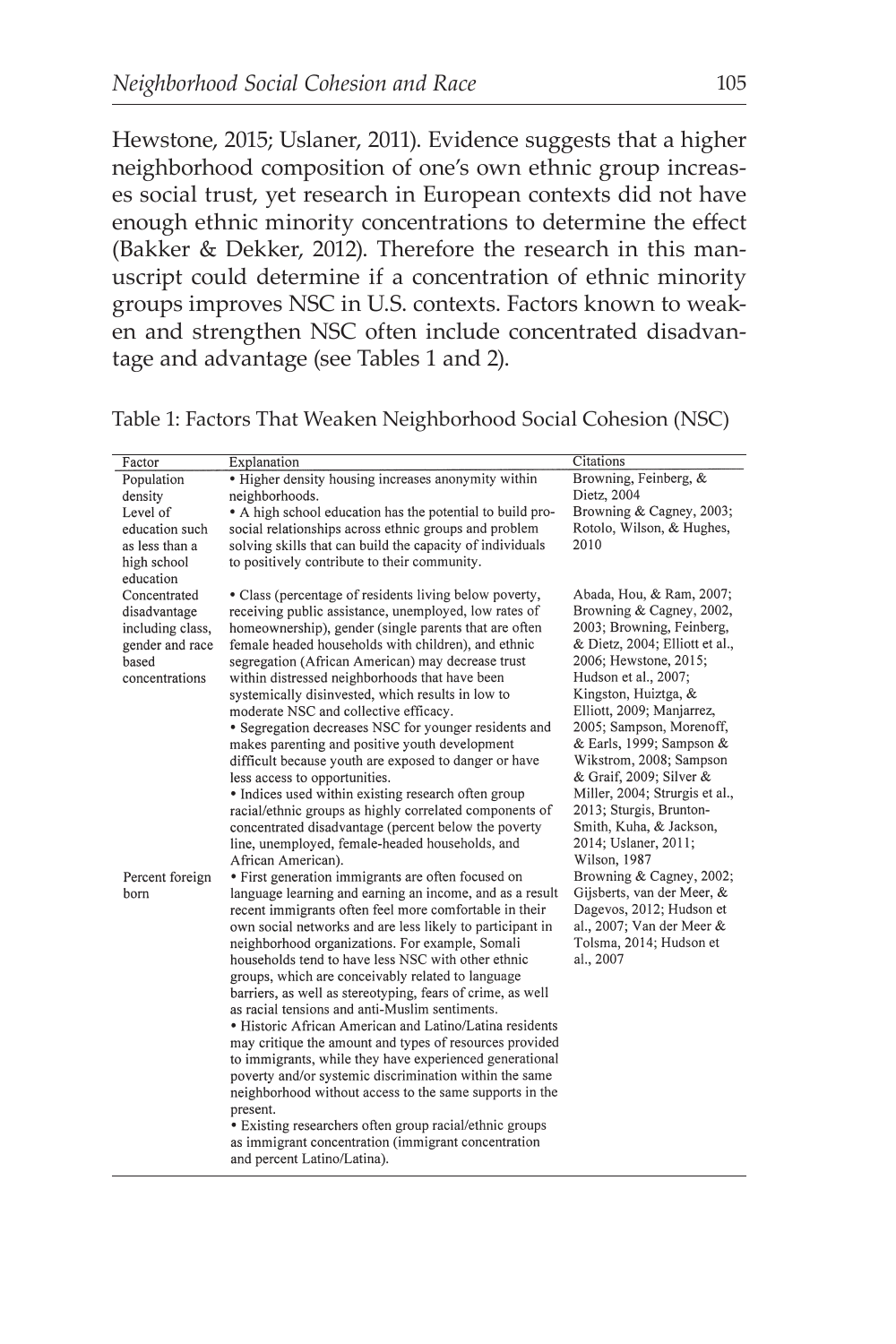#### Table 1. Factors That Weaken Neighborhood Social Cohesion (NSC) (continued)

| Resident<br>mobility                                                                                                                                                                                                         | • High percentages of residential mobility contribute to<br>tensions and a lack of respect or understanding among<br>adults and youth (i.e. low rates of stability and high rates<br>of newness to the neighborhood).<br>• United States households relocate to other less<br>segregated neighborhoods, which is conceivably due to<br>the conflictual dynamics among racial/ethnic groups.                                                                                                                                                                                                                                                                                                                                                                                                                                                                                                                                                                                                                                                                                                                                                                                                                                                                                                                                       | Coulton, Theodos, &<br>Turner, 2012; Uslaner, 2011                                                                                                                                                                                                                                                                                                                                                                                                                                             |
|------------------------------------------------------------------------------------------------------------------------------------------------------------------------------------------------------------------------------|-----------------------------------------------------------------------------------------------------------------------------------------------------------------------------------------------------------------------------------------------------------------------------------------------------------------------------------------------------------------------------------------------------------------------------------------------------------------------------------------------------------------------------------------------------------------------------------------------------------------------------------------------------------------------------------------------------------------------------------------------------------------------------------------------------------------------------------------------------------------------------------------------------------------------------------------------------------------------------------------------------------------------------------------------------------------------------------------------------------------------------------------------------------------------------------------------------------------------------------------------------------------------------------------------------------------------------------|------------------------------------------------------------------------------------------------------------------------------------------------------------------------------------------------------------------------------------------------------------------------------------------------------------------------------------------------------------------------------------------------------------------------------------------------------------------------------------------------|
| Employment<br>rates                                                                                                                                                                                                          | • Employment has a negative relationship with NSC<br>because NSC helps low-income residents "get by" not<br>"get ahead."<br>• Higher NSC, racial concentrations, immigrant status,<br>and poverty status predict low full-time employment<br>rates.                                                                                                                                                                                                                                                                                                                                                                                                                                                                                                                                                                                                                                                                                                                                                                                                                                                                                                                                                                                                                                                                               | Brisson, Roll, & East, 2009;<br>Coulton, Theodos, &<br>Turner, 2012                                                                                                                                                                                                                                                                                                                                                                                                                            |
| Diversity (the<br>presence of<br>several<br>races/ethnicities<br>within a<br>neighborhood)<br>results in low<br>levels of<br>communication<br>and patterns of<br>conflict,<br>competition, or<br>tolerance<br>between groups | • Low levels of communication across racial/ethnic<br>groups, lower levels of social trust, and higher levels of<br>social disorganization may be due to perceived social<br>and physical disorder (appearance of a disorder versus a<br>clean/healthy neighborhood).<br>• Conflict and ethnic competition mechanisms<br>underlying social interactions in diverse neighborhoods<br>may include: (a) low levels of interaction due to<br>language barriers or feeling dissimilar to one another;<br>(b) the presence of negative perceptions or experiences<br>with one another despite living in close proximity; (c)<br>competition for resources among stratified groups that<br>perceive each other as threat due to perceptions of<br>unequal treatment (such as service provider favoritism<br>towards low-income foreigners); (d) a decrease in trust<br>resulting among groups because they perceive inequality<br>in available resources, services, and treatment; and (e)<br>the proportion of one's own group compared with other<br>groups that experience discrimination.<br>• May be tolerant of each other and focused on<br>reciprocity and helping, rather than establishing a deeper<br>trust and cohesion across racial and immigrant groups<br>that may require assimilation rather than<br>multiculturalism. | Bakker & Dekker, 2012;<br>Browning & Cagney, 2003;<br>Elliott et al., 2006;<br>Gundelach & Traunmüller,<br>2014; Kingston, Huizinga,<br>& Elliott, 2009; Uslaner,<br>2011; Van der Meer &<br>Tolsma, 2014<br>Bakker & Dekker, 2012;<br>Dinesen & Sonderskov,<br>2015; Gijsberts, van der<br>Meer, & Dagevos, 2012;<br>Hewstone, 2015; Koopmans<br>& Schaeffer, 2014;<br>Lundåsen & Wollebaek,<br>2013; Putnam, 2007;<br>Sturgis et al., 2014;<br>Uslaner, 2011; Van der<br>Meer & Tolsma, 2014 |

A synthesis of existing and emerging theoretical explanations of the impact of racial/ethnic concentrations on NSC in high-toextreme poverty neighborhoods provided in existing empirical research is provided below.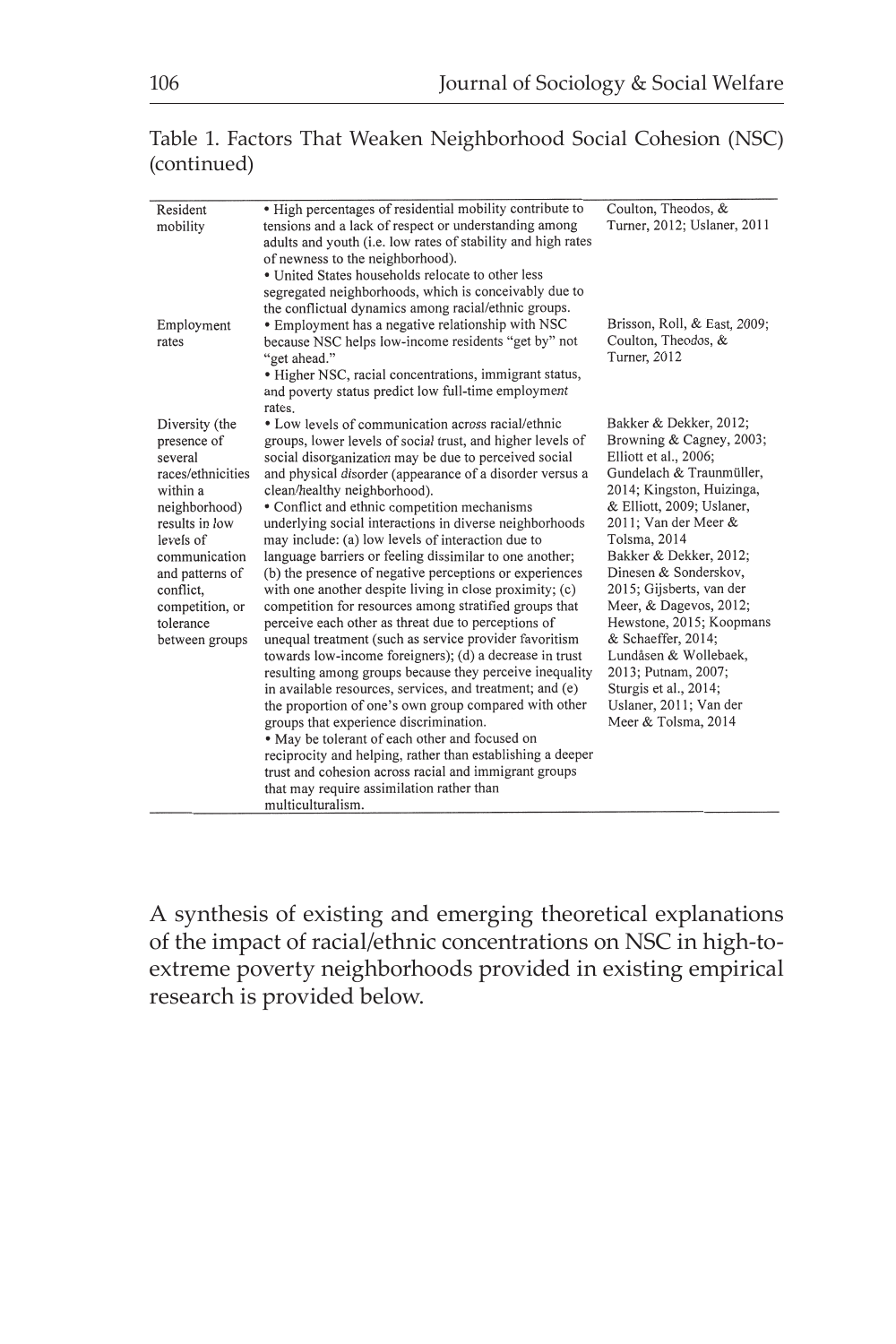| Factor                                                                                     | Explanation                                                                                                                                                                                                                                                                                                                                                                                                                                                                                                                                                                                                                                                                                                                                                                                                                                                                                                                         | Citation                                                                                                                                                                                                                                                                                                               |
|--------------------------------------------------------------------------------------------|-------------------------------------------------------------------------------------------------------------------------------------------------------------------------------------------------------------------------------------------------------------------------------------------------------------------------------------------------------------------------------------------------------------------------------------------------------------------------------------------------------------------------------------------------------------------------------------------------------------------------------------------------------------------------------------------------------------------------------------------------------------------------------------------------------------------------------------------------------------------------------------------------------------------------------------|------------------------------------------------------------------------------------------------------------------------------------------------------------------------------------------------------------------------------------------------------------------------------------------------------------------------|
| Concentrated<br>affluence                                                                  | • Education, income, homeownership, and<br>residential stability have positive relationships<br>with social factors like NSC.                                                                                                                                                                                                                                                                                                                                                                                                                                                                                                                                                                                                                                                                                                                                                                                                       | Coulton, Theodos, & Turner, 2012;<br>Manjarrez, 2005; Sampson,<br>Morenoff, & Earls, 1999; Sampson<br>& Graif, 2009                                                                                                                                                                                                    |
| Long-term<br>residents                                                                     | • NSC is higher on specific blocks or in<br>specific resilient networks where long-term<br>residents name social ties as a reason to remain<br>in the neighborhood.                                                                                                                                                                                                                                                                                                                                                                                                                                                                                                                                                                                                                                                                                                                                                                 | Hudson et al., 2007                                                                                                                                                                                                                                                                                                    |
| Residential<br>contact between<br>racial/ethnic<br>groups                                  | • Racial concentration in a neighborhood may<br>contribute to moderated (neutral or higher trust<br>and NSC) resulting from higher levels of<br>interethnic friends and contact within and<br>between groups, which is particularly prevalent<br>in diverse yet predominantly White<br>neighborhoods in research focused on<br>countries outside the U.S. such as Australia,<br>Canada, New Zealand, and other European<br>contexts.                                                                                                                                                                                                                                                                                                                                                                                                                                                                                                | Cantle, 2005; Demireva, 2015;<br>Gundelach & Freitag, 2014;<br>Gundelach & Traunmüller, 2014;<br>Hewstone, 2015; Laurence &<br>Heath, 2008; Letki, 2008; Lundåsen<br>& Wollebaek, 2013; Stolle et al.,<br>2013; Sturgis, Brunton-Smith,<br>Read, & Allum, 2010; Stolle et al.,<br>2013; Van der Meer & Tolsma,<br>2014 |
| Diverse social<br>networks and<br>coalitions<br>developed<br>within local<br>organizations | • Historic concentration of African Americans<br>and Latinos/Latinas may develop diverse social<br>networks and coalitions of residents that work<br>together in local organizations. These diverse<br>coalitions can maintain and/or develop NSC as<br>a means of coping with discrimination and<br>solving common problems. They may take<br>pride in, defend, and demand respect for their<br>neighborhood and themselves as residents.<br>Concentrations of African Americans and<br>Latinos/Latinas can be a positive predictor of<br>NSC as they can increase the possibility of<br>more diverse social networks and trust,<br>particularly when a concentration of<br>homeowners is present.<br>• Groups are often mistrustful across<br>difference and need community level<br>interventions to develop and sustain NSC over<br>time by building relationships across age, race,<br>and length of time in the neighborhood. | Hudson, Phillips, & Barnes, 2007;<br>Uslaner, 2011; Wilson, 2009                                                                                                                                                                                                                                                       |

#### Table 2. Factors That Strengthen Neighborhood Social Cohesion (NSC)

## Theories Explaining Collective Resistance and Trust Building Within Neighborhoods

Residents of high-to-extreme poverty neighborhoods have various experiences with responding to inequality rooted in the stratification of society (Tilly, 1998; Wilson, 1987). Common theoretical explanations of neighborhood social responses to living in high-to-extreme poverty neighborhoods include structural explanations that are often beyond resident control (such as concentrated disadvantage and neighborhood effect theory) (Galster, 2010; Letki, 2008). Concentrated disadvantage and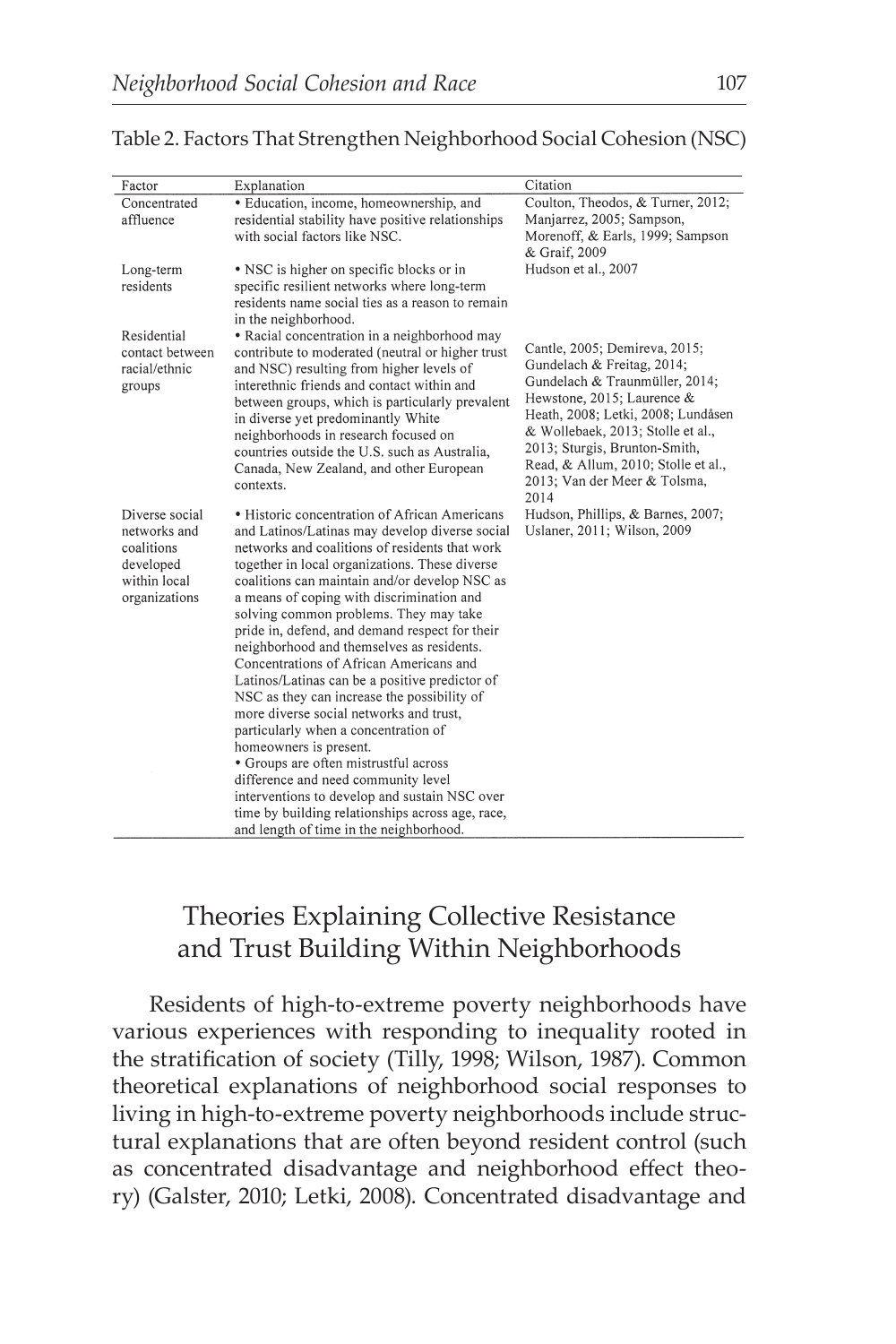neighborhood effect theory take into account the impact of social, environmental, geographic, and institutional processes on outcomes like NSC (Galster, 2010; Letki, 2008). Other theoretical perspectives focus on social interactions within neighborhoods that have an impact on NSC (Earls et al., 2007). The structural and social explanations are important, because the concentration of African Americans and Latinos/Latinas in high-to-extreme poverty neighborhoods often serves to equate their identities with concentrated disadvantage, which may in part blame their racial/ethnic identity for experiencing the challenges of systemic isolation and disinvestment.

The authors of this paper instead assert the view that the presence of African Americans and Latinos/Latinas is a social asset that builds NSC, trust, mutual aid, and solidarity in response to adversity. Three theoretical perspectives explain cultural assets within African American and Latino/Latina populations and across multiracial/multiethnic groups, which provide a rationale for why concentrations of racial groups within multicultural neighborhoods may result in racial concentrations as a positive rather than negative predictor of NSC. The authors' theoretical explanations are rooted in critical race theory explanations that situate experiences of African American and Latino/Latina populations within the context of institutional and cultural racism (Marsiglia & Kulis, 2009; Ortiz & Jani, 2010). The authors' theoretical explanations contrast with structural explanations that ascribe a position or status that may be beyond the control of individuals or groups (Marsiglia & Kulis, 2009).

## Concentrated Disadvantage and Neighborhood Effects on Neighborhood Social Cohesion

Table 1 provides evidence of several structural factors common to high-to -extreme poverty neighborhoods that are theorized to have a weakening effect on NSC including: (a) higher population density, number of households, and mobility rates increasing anonymity; (b) less than a high school education, decreasing interaction and problem-solving among groups; and (c) concentrations of disadvantage such as the percent of households below poverty, unemployed, female-headed, ethnically segregated African American households, a high number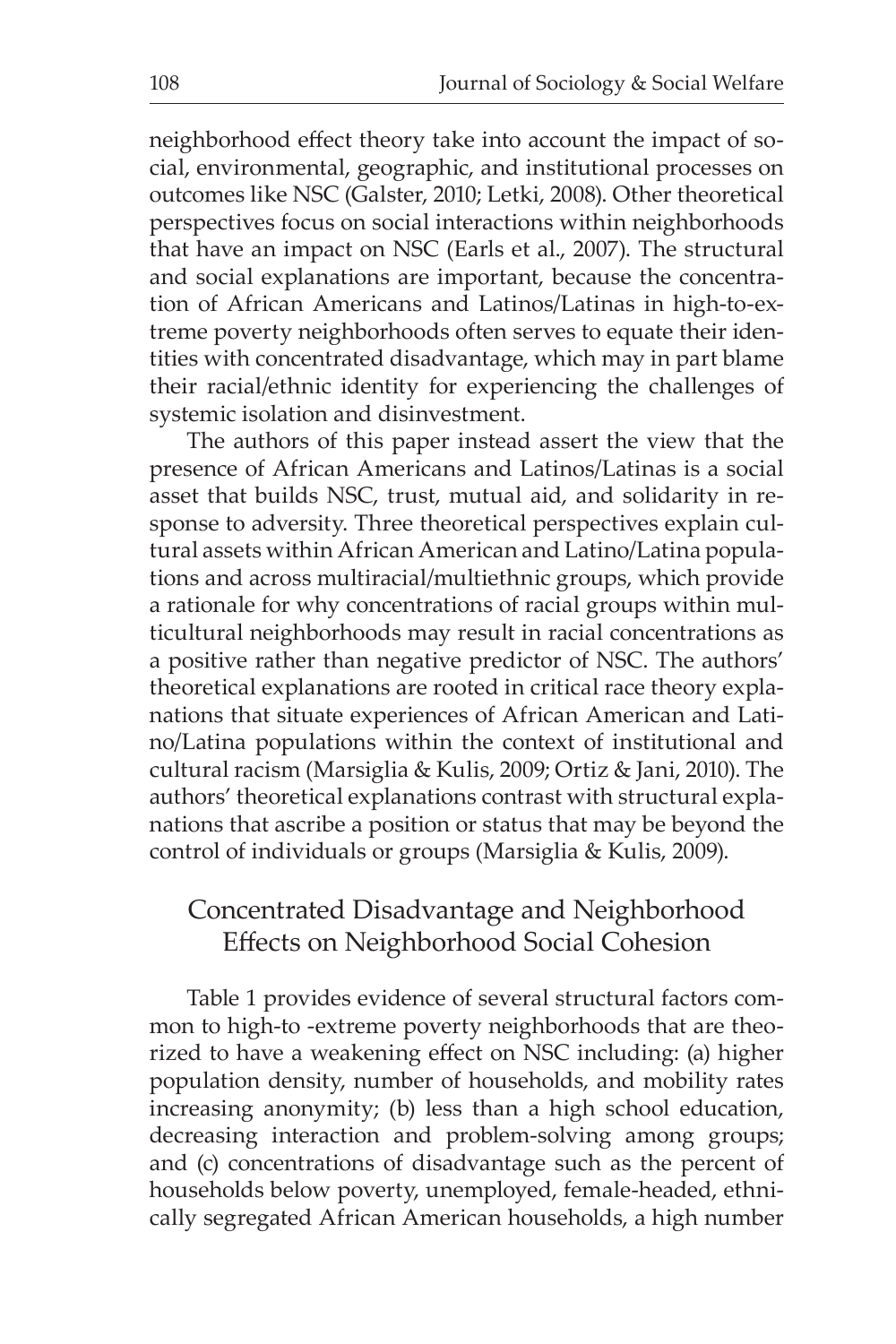of residents below 18 years old, and a higher percent of foreign-born residents that may be more focused on meeting basic needs and less engaged with neighborhood organizations.

Neighborhood effect theorists assert that a concentration of African American or foreign-born residents in high-to -extreme poverty neighborhoods is the result of structural inequalities, and contributes to local crime and disorder, as well as the systemic neighborhood disinvestment and neglect of neighborhood-serving institutions. Concentrated disadvantage and neighborhood effect theorists often group different identities like race (such as the percent of African American or Latino/Latina households) and gender (such as the percent of female-headed households), which may in fact be either more class-based or may conflate many complicated structural inequalities rooted in social interactions and structures rather than innate in a race, ethnicity, or gender (Letki, 2008).

#### *The Impacts of Social Interactions on Neighborhood Social Cohesion*

The remaining theoretical explanations focus on social explanations of NSC rooted in interactions within and across race/ ethnic groups. Theorists and researchers describing social interactions in high-to-extreme poverty U.S. neighborhoods typically described building trust and collective efficacy in either a racially neutral or stigmatizing manner (Browning & Cagney, 2003; Manjarrez, 2005). However, emerging neighborhood researchers and theorists assert that high-to-extreme poverty neighborhoods are multicultural rather than segregated (Van der Meer & Tolsma, 2014; Vervoort, Flap, & Davevos, 2010; Walker, 2011). The race and ethnicity conscious theories and research are emerging in the U.S. and European research, and therefore require further description.

Social interactions that may develop NSC via neighborhood interventions include: (a) identity specific interactions such as African American-informed standpoint theory (Collins, 2000; Harding, 1993) and Indigenous Latino/Latina-informed decolonizing theory (Tuck & Yang, 2012; Walker, Littman, Riphenburg-Reese, & Ince, 2016); (b) homogeneity theory focused on racial/ethnic group preferences to interact with people most like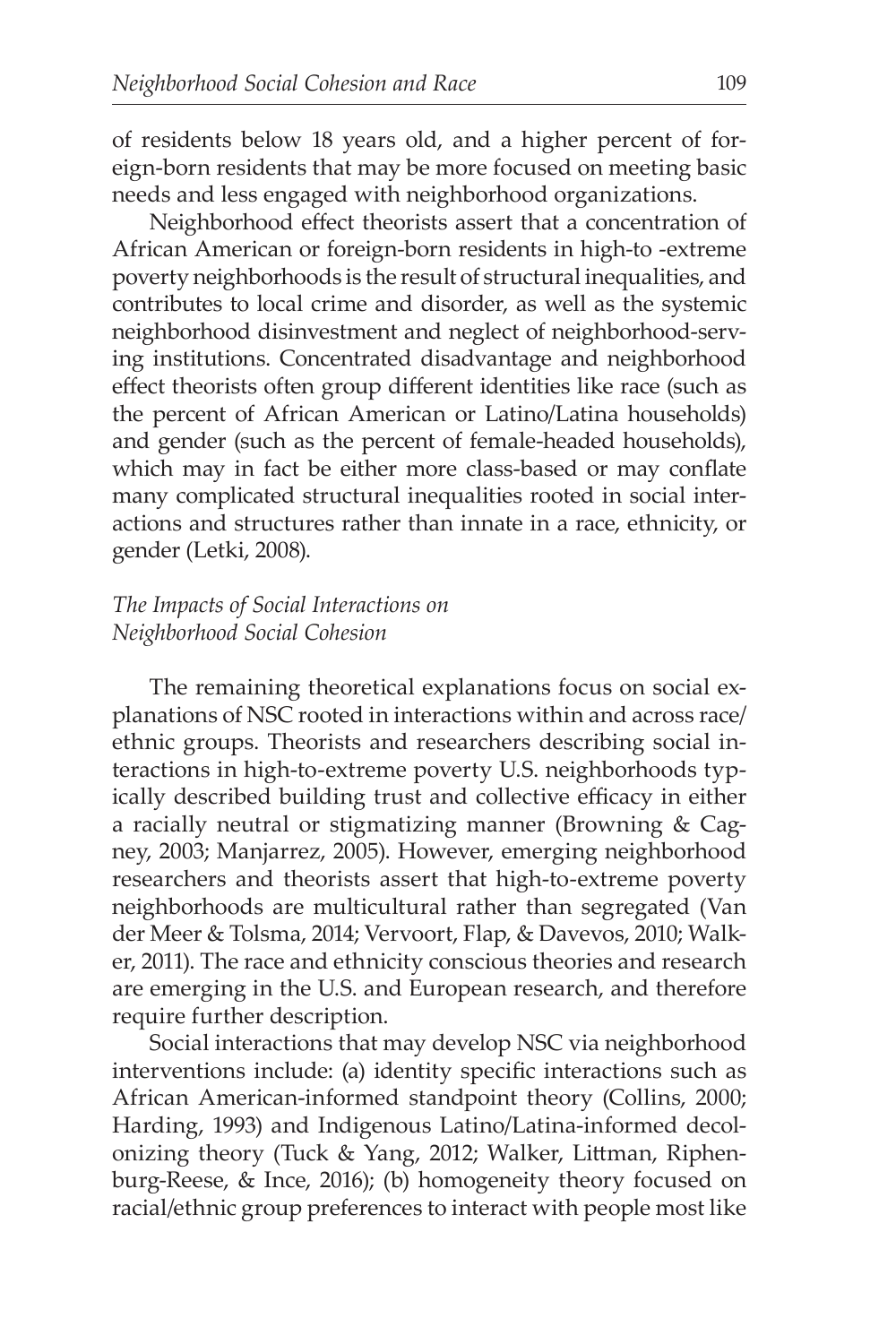them (Chaskin & Joseph, 2010; Gijsberts et al., 2012); and (c) developing relationships between identities explained via contact theory (Heath & Demireva, 2014; Laurence, 2011).

*Collectivist Cultural Responses to Oppression.* Standpoint and decolonizing theorists describe African Americans and Indigenous populations, including Mexican Americans as a sub-population of Latinos/Latinas, as generationally resisting oppression in a manner that has resulted in maintaining more collective cultures in an individualistic dominant U.S. culture (Collins, 2000; Harding, 1993; Tuck & Yang, 2012). Generations of collective resistance in the context of legal restrictions on rights may develop communal trust/solidarity, wisdom, strengths, and power over time (Collins, 2000; Harding, 1993; Tuck & Yang, 2012; Van der Meer & Tolsma, 2014). For example, two previous NSC-focused studies stated that if a group feels segregated or isolated, they build ties and cohesion both as a natural response to living among one another, maintaining their culture, and as a means to establish power (Uslaner, 2011; Walker et al., 2016). Long-term Mexican American neighborhood residents are associated with higher NSC, which may be the result of building and maintaining a generational and collective culture that emphasizes the importance of family, geographically-based companionship, and engagement in schools, faith-based organizations, and cultural traditions (Almeida, Kawachi, Molnar, & Subramanian, 2009; Bascal, 1994; Landale, Oropesa, & Bradatan, 2006; Otero, 2010; Ready, Knight, & Chun, 2006; Walker et al., 2016).

*Homogeneity Theory and the Impact on Neighborhood Social Cohesion.* Interventions to address concentrated disadvantage and make neighborhoods available for higher income residents, as well as those of other races – particularly those who are White – may recolonize a neighborhood and dilute the racial concentrations of historic groups and therefore have an impact on NSC (Gijsberts et al., 2012). Theorists and researchers describe NSC as higher when people are surrounded by like people, particularly in majority White neighborhoods in the U.S. (Putnam, 2007; Uslaner, 2011). Existing research on mixed-income redevelopments, as conscious efforts to disrupt patterns of race and classbased segregation in low-income neighborhoods, demonstrate that many of the historic public housing residents are relocated away from their neighborhoods (Chaskin & Joseph, 2010). Then,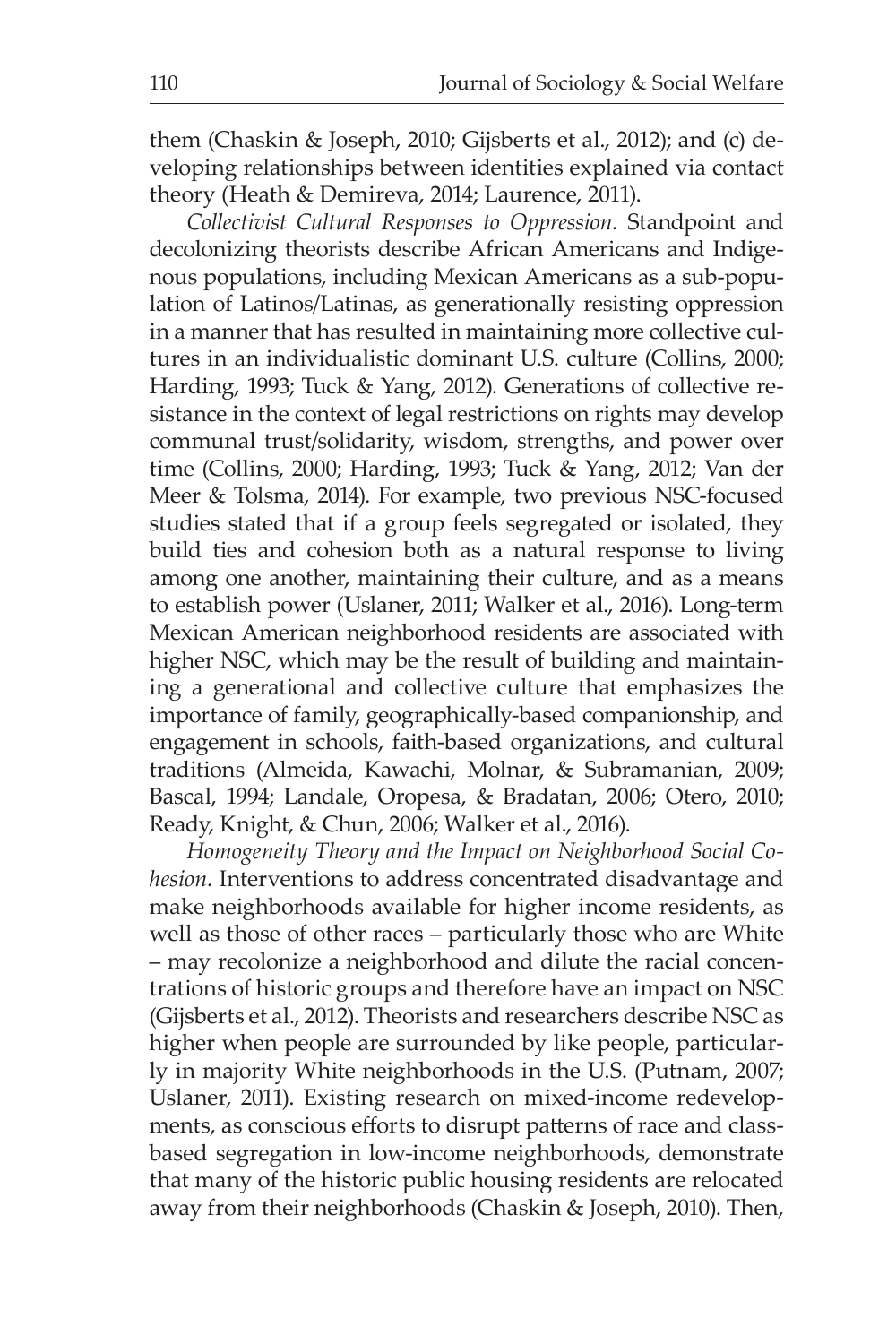residents of the historically dominant racial groups in the neighborhood are treated with suspicion by new residents, who are often White (Chaskin & Joseph, 2010, 2014). New residents then establish neighborhood associations that center the experiences and needs of the White and higher income residents (Chaskin & Joseph, 2010, 2014). Homogeneity theorists describe people as having a preference to interact with like people, and therefore they will be less social if they live in a diverse place (Gijsberts et al., 2012).

*Contact and Trust Building Across Groups Over Time.* The majority of the research conducted outside the U.S. uses contact theory when discussing NSC in diverse neighborhoods that are predominantly White (Heath & Demireva, 2014; Laurence, 2011). NSC is thought to be naturally lower in neighborhoods where residents are surrounded by difference (Putnam, 2007; Van der Meer & Tolsma, 2014). Yet, contact theorists describe diverse neighborhoods as an opportunity for positive contact across racial groups, which can promote positive attitudes between groups, particularly when they interact in frequent and high quality interactions, because trust is built with those with whom one has interactions (Allport, 1954; Dinesen & Sonderskov, 2015; Gijsberts et al., 2012; Hewstone, 2015; Pettigrew 1998; Sturgis et al. 2014; Uslaner 2011). For example, a decrease in prejudice can result from ongoing contact between individuals of different identities that work together on a common goal (Allport, 1954; Cook, 1988). Contact theory is applicable to neighborhoods with high concentrations of ethnic/racial minority groups because segregation, prejudice, and bias exist within all racial/ethnic groups that could feasibly be reduced via collective activities across groups. The MCI is an example of a comprehensive community initiative that invested in neighborhood activities that may have increased contact across racial/ethnic groups and therefore maintained or increased NSC even with a high rate of resident mobility.

## Methods

This study builds on previous research and tests the effect of the composition of African American and Latino/Latina residents on NSC, over time, while controlling for measures of concentrated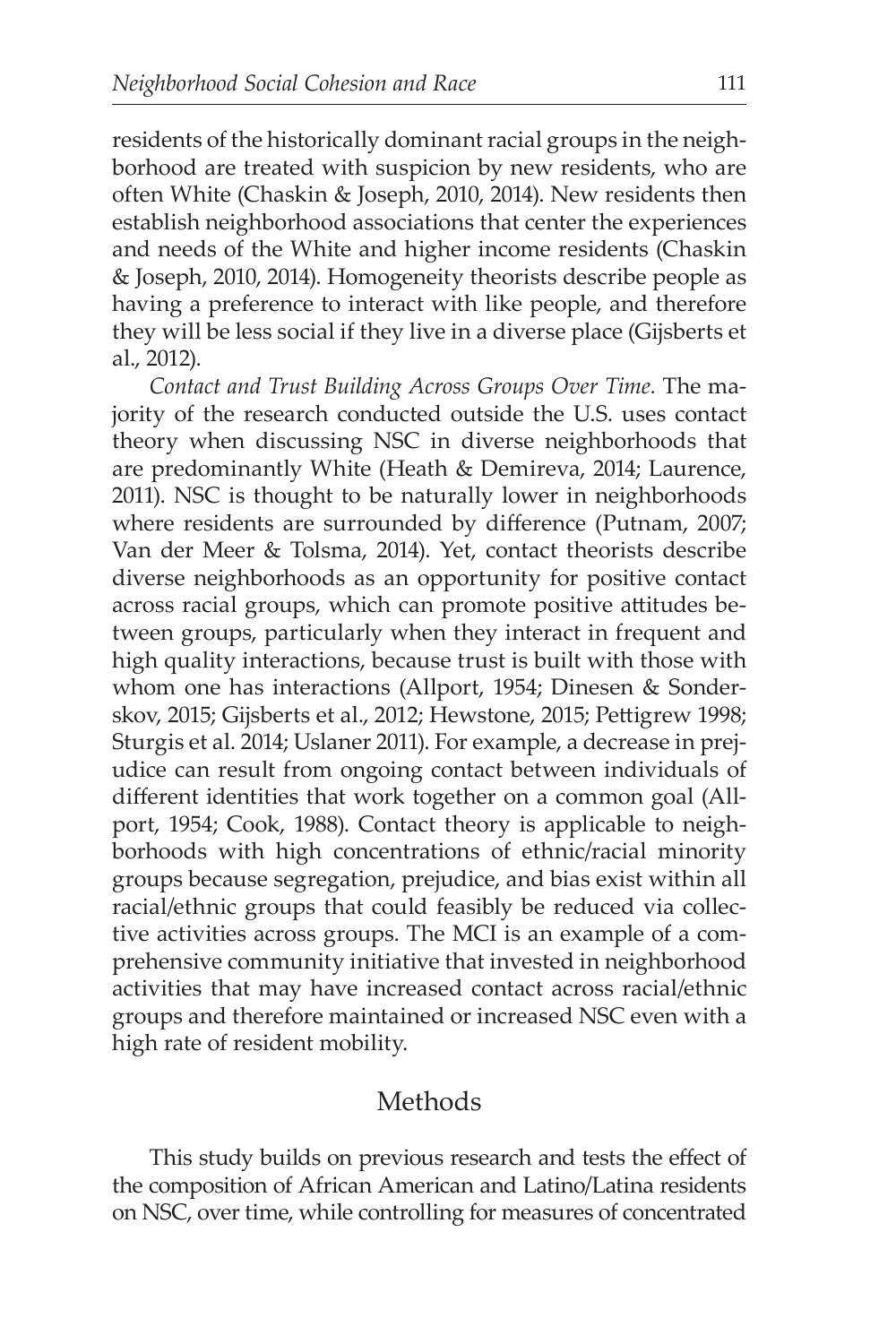disadvantage. The study used three waves of secondary quantitative survey data from the AECF's MCI to understand the relationship between NSC and characteristics from U.S. Census Block Groups (CBG) at one point in time. CBG are a collection of nearby neighborhood blocks with 600 to 3,000 people. The MCI cities and neighborhoods were selected from 22 cities that the foundation engaged via local stakeholders for three years (such as local foundations, city departments, organizations and residents) (NORC at the University of Chicago, 2016). The MCI data set includes a stratified random sample of families representing their U.S. CBG in 430 targeted high-to-extreme poverty neighborhoods (Singleton & Straits, 2005). U.S. CBG is the unit of analysis in the study, which was computed with the household-level sample specifically for this study. Some household-level study participants were involved with MCI planning, research, community development, and/or organizing initiatives and others resided in focus neighborhoods but were not involved. Therefore the study sample includes aggregated NSC scores that represent both involved and uninvolved households within U.S. CBGs.

The ten cities that participated in the initiative were Denver, Des Moines, Hartford, Indianapolis, Louisville, Milwaukee, Oakland, Providence, San Antonio and Seattle. The sample contains heterogeneity across cities (see Table 3) including: (a) a range of populations (481,394 to 7,039,362 people in the metropolitan area); (b) 8 of the 9 U.S. Census regions; (c) a wide range of demographics within the CBG such as a low or a high percentage of specific racial groups (6.8 to 38.1 percent African Americans and 1.9 to 58.7 percent Latinos/Latinas), poverty (11.4 to 30.6 percent below the poverty rate), female headed households (10.8 to 25.2 percent), below 18 years old (15.6 to 30.1), and owner occupied housing (24.6 to 64.7 percent). The study sample included mostly racial minorities residing in neighborhoods with a concentration of poverty, which may have an impact on NSC due to their experiences coping with long-term segregation at the intersections of both race and class. The 10 cities were selected because they demonstrated the ability to help the AECF meet the goals of collecting data and improving outcomes for children and families.

Household-level surveys were collected at three different time points. The first survey wave was administered between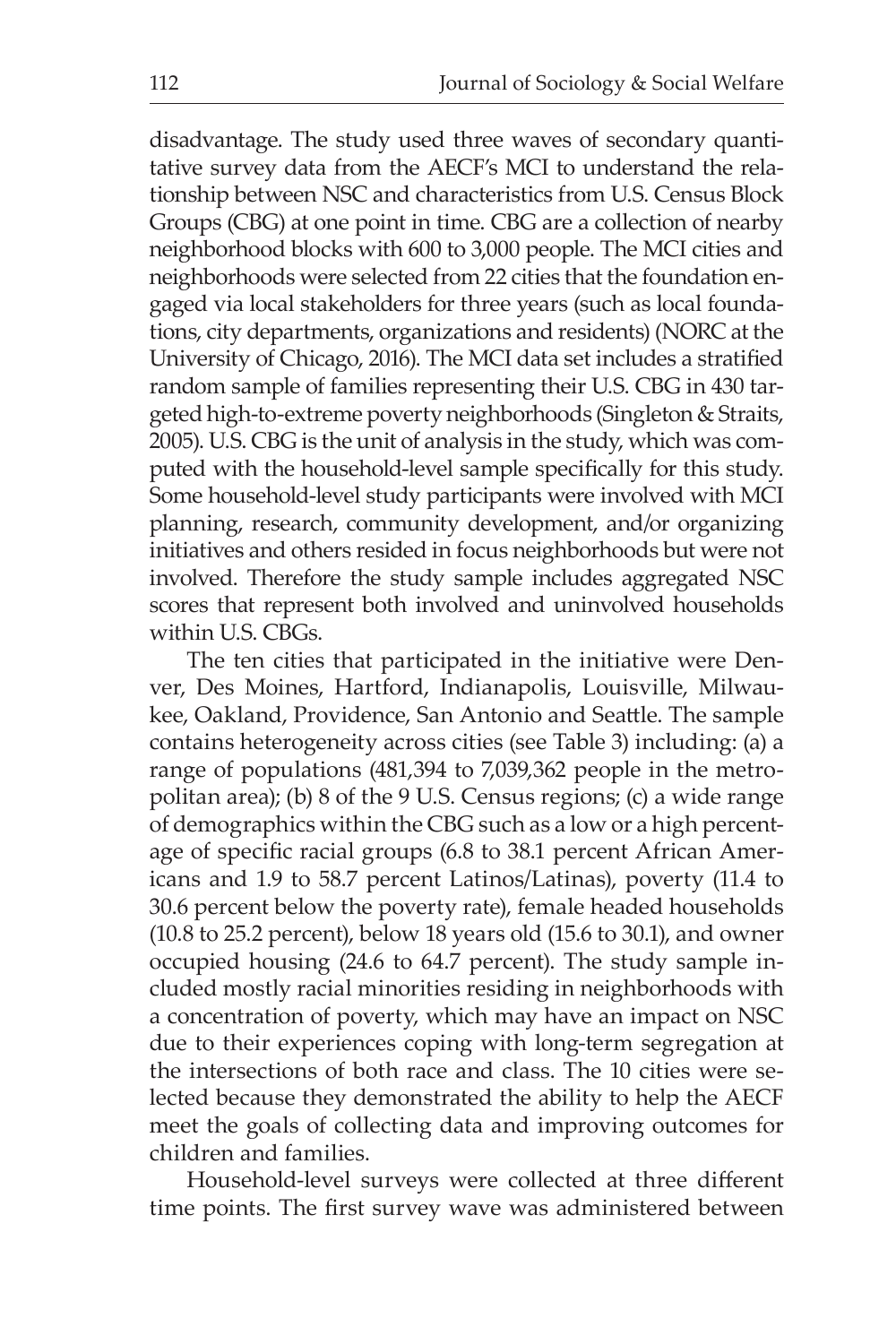| $(\%)$ paidnooo<br><b>OWner</b>                 | ちてんとうきょうしのことにはあるところになるとこれます。                                                                                                |          |                                                                                |         |          |            |             |        |                                           |                                                                                                                                               |
|-------------------------------------------------|-----------------------------------------------------------------------------------------------------------------------------|----------|--------------------------------------------------------------------------------|---------|----------|------------|-------------|--------|-------------------------------------------|-----------------------------------------------------------------------------------------------------------------------------------------------|
| $(\frac{6}{6})$<br>Years Old<br><b>Below 18</b> |                                                                                                                             |          |                                                                                |         |          |            |             |        |                                           | WSC), and $(c)$ a wid                                                                                                                         |
| $(\%)$<br>spjoyəsnoH<br>Headed<br>Female        |                                                                                                                             |          |                                                                                |         |          |            |             |        |                                           |                                                                                                                                               |
| Роverty (%)<br>Below                            |                                                                                                                             |          |                                                                                |         |          |            |             |        |                                           |                                                                                                                                               |
| $(\frac{6}{6})$<br>Latino/Latina                | $31.7$<br>$6.6$ 5<br>$9.9$ 9.8 21, 2007<br>$2.5$<br>$2.5$<br>$2.5$<br>$2.5$<br>$2.5$                                        |          |                                                                                |         |          |            |             |        |                                           | female headed households, below 18 years old, and owner occupied housing<br>N), Pacific (P), West North Central (WNC), and West South Central |
| $(\%)$ nesitom $\Diamond$<br>African            | $11.1$<br>$2.3$ $3.5$ $3.6$ $3.6$ $5.7$<br>$5.7$ $5.7$ $5.7$<br>$5.7$<br>$5.7$<br>$5.7$<br>$5.7$<br>$5.7$<br>$5.7$<br>$5.7$ |          |                                                                                |         |          |            |             |        |                                           |                                                                                                                                               |
| $M$ hite $(\%)$                                 |                                                                                                                             |          |                                                                                |         |          |            |             |        |                                           |                                                                                                                                               |
| Region<br>$C$ cusn's                            |                                                                                                                             |          |                                                                                |         |          |            |             |        |                                           |                                                                                                                                               |
| Rank<br>Population<br>National                  | n 85 # 35 # 55 # 5                                                                                                          |          |                                                                                |         |          |            |             |        |                                           | ed include: (a) a range of populations, (b) 8 of the 9 U.S. Census regions including: East South Central (ESC), Midwest                       |
| Area)<br>(Metropolitan<br>Population            | 2,581,506<br>481,394                                                                                                        | ,183,111 | ,025,598<br>1,607,486                                                          | ,689,57 | ,039,362 | ,188,613   | ,592,383    | 554,76 |                                           | racial/ethnic populations, poverty,<br>(HK)<br>New England (                                                                                  |
| (City)<br>Population                            | 554,636<br>198,682<br>121,578<br>121,578<br>256,231<br>2563,374<br>173,618<br>174,646                                       |          |                                                                                |         |          |            |             |        |                                           |                                                                                                                                               |
|                                                 | <b>Jenver</b>                                                                                                               |          | Des Moines<br>Hartford<br>Indianapolis<br>Louisville<br>Milwaukee<br>Milwaukee |         |          | Providence | San Antonio |        | Seattle<br>United States<br><b>Totals</b> | Note. The cities sample<br>range of the percent of<br>(MW), Mountain (M)                                                                      |

Table 3. United States Census 2000 Demographics for Cities Table 3. United States Census 2000 Demographics for Cities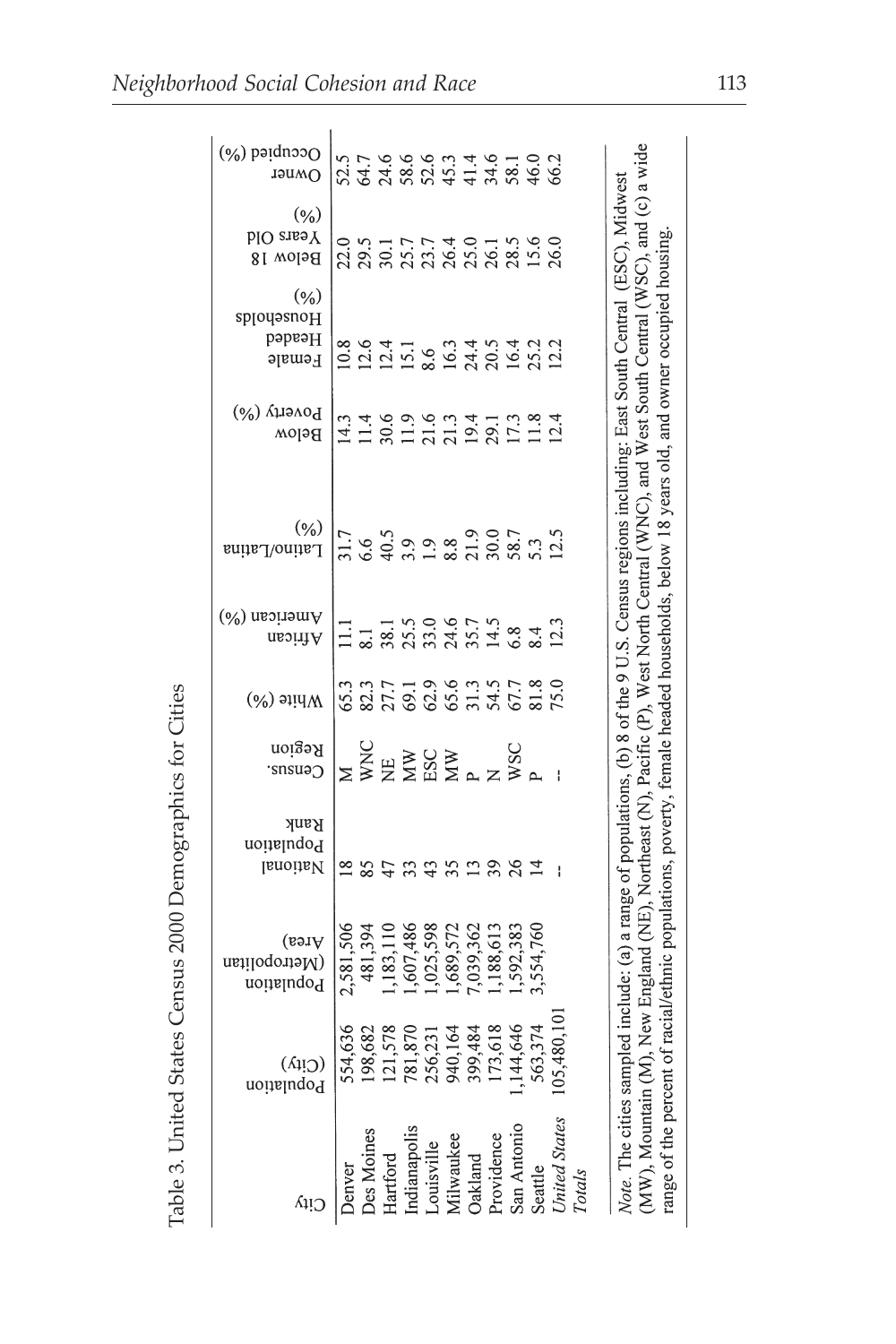2002 and 2004, the second survey wave was administered between 2005 and 2007, and the third survey wave was administered between 2008 and 2011. Local community-based research teams had slightly different timelines in the ten study cities, which was the result of locally-driven data collection teams that had to track study participants who had a high rate of residential mobility. In total, the data set provides survey information for 7,495 households at the first point of data collection.

U.S. CBG, as a proxy for neighborhoods, are places where families live, socialize, interact, raise their children and carry out their daily lives (Dinesen & Sonderskov, 2015). A U.S. CBG is an imperfect proxy for how all residents conceptualize their neighborhood; however, the choice to analyze U.S. CBG-level data provides a practical means to align NSC data with neighborhood level demographic controls collected in all U.S. locations. The researchers of this study aggregated the MCI household-level NSC data to CBGs, with whatever data was available for each CBG, without imputing the missing data.

The MCI sample includes approximately 800 households selected from the target neighborhoods in each of the MCI cities. MCI established the study as a panel study with replacement households as means to decrease the missing data rates given the known high mobility rates. Therefore, if a different individual or family occupied the household address during the second or third survey administration, then the new residing individual or family was invited to complete the survey. If no individual or family from an originating address was available to complete the second or third wave of the study, a new address was randomly chosen to replace the wave 1 address.

Neighborhoods were operationalized as U.S. CBG in 2000. At wave 1 the dataset contained 7,495 households and 418 CBGs; at wave 2 the dataset contained 6,957 households in 417 CBGs. Three cities did not participate in the wave 3 surveys and as a result the dataset contains 4,315 households in 321 CBGs at wave 3. The cities not included in the wave 3 data were not excluded in the current analyses to improve the generalizability of findings. The response rates at each wave of data collection varied between 63% and 87%. In some cases new household addresses sampled at waves 2 and 3 were within CBG boundaries that were previously not sampled. For this reason, the total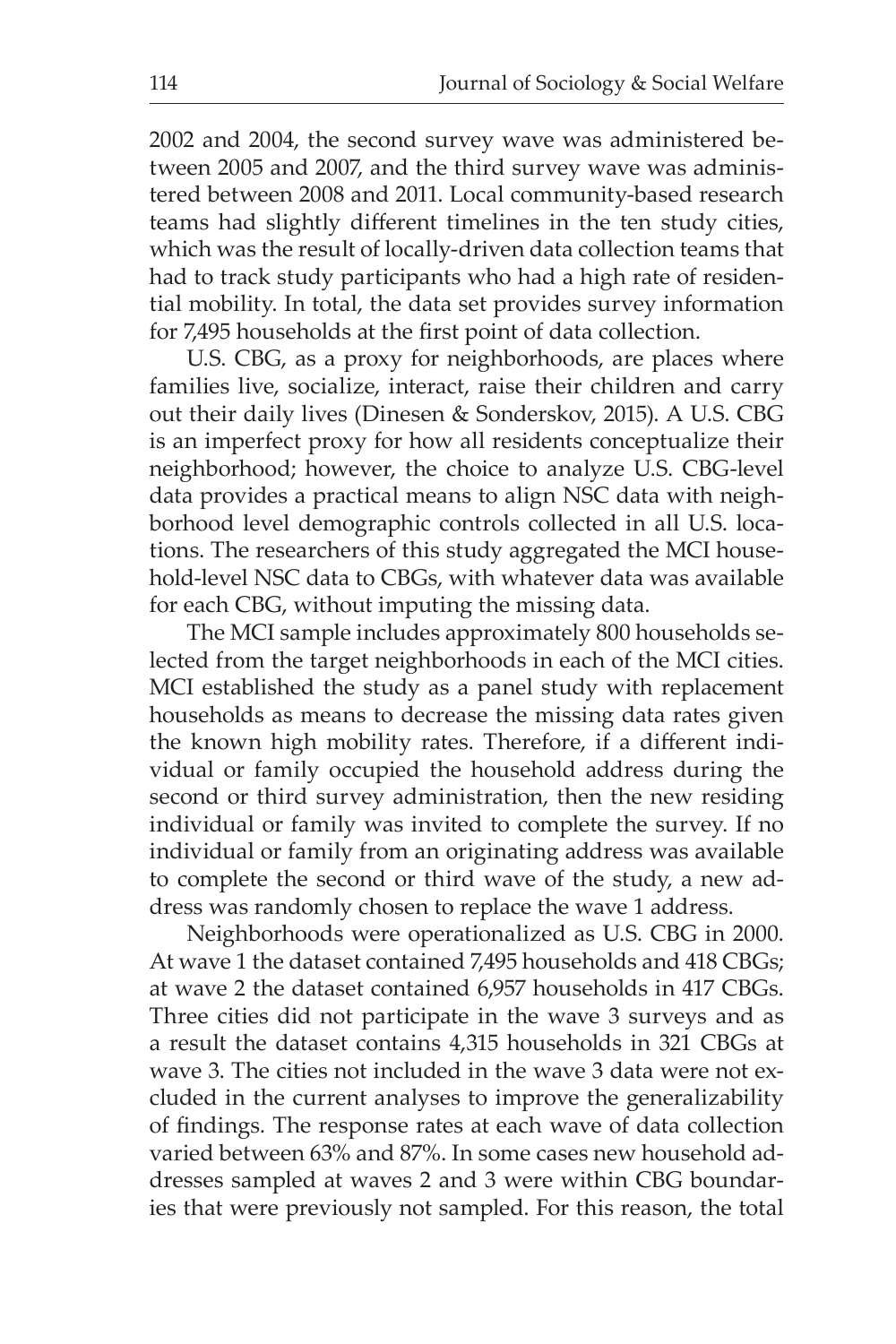number of neighborhoods across the three waves of the survey was 430, which was higher than the total neighborhoods sampled for any single wave of the survey. Therefore the study sample size is 430 U.S. CBG that are an aggregate of over 7,495 household-level surveys (the exact number of households included in replacement households is not reported).

The demographic data for each U.S. CBG included in the study are available in Table 3. The sample of this study includes neighborhoods with an average of 77 percent individuals representing non-White ethnic/racial groups residing in Making Connections Initiative (MCI) focused communities with high rates of mobility (more than half of residents moved in the 3 years between the first and second waves of data collection in 8 out of 10 of the cities) (Coulton, Theodos, & Turner, 2012).

#### *Neighborhood Measures*

The study compares aggregate U.S. CBG from the year 2000 with aggregate NSC as captured in the MCI survey at all three waves of data collection (Abascal & Baldassari, 2015). NSC was measured using five items from the Project on Human Development in Chicago Neighborhoods (PHDCN) (Earls et al., 2007). The five NSC items are: (a) I live in a close knit neighborhood; (b) People in my neighborhood are willing to help their neighbors; (c) People in my neighborhood generally do not get along with each other; (d) People in my neighborhood do not share the same values; and (e) People in my neighborhood can be trusted. All items were measured on a five-point Likert scale where one was equal to strongly disagree, two was equal to disagree, three was equal to neither agree nor disagree, four was equal to agree, and five was equal to strongly agree. The two negatively worded items were reverse coded in the construction of the NSC scale. An aggregation of all surveys within a given U.S. CBG represents the NSC score for each U.S. CBG. The mean NSC score for the 418 CBGs at wave one of data collection was 3.24 (sd = .33), which represents a range of 2.25 (between disagree and neutral) to 4.23 (between agree and strongly agree) within the CBGs. The scale has a reliability coefficient alpha of .71.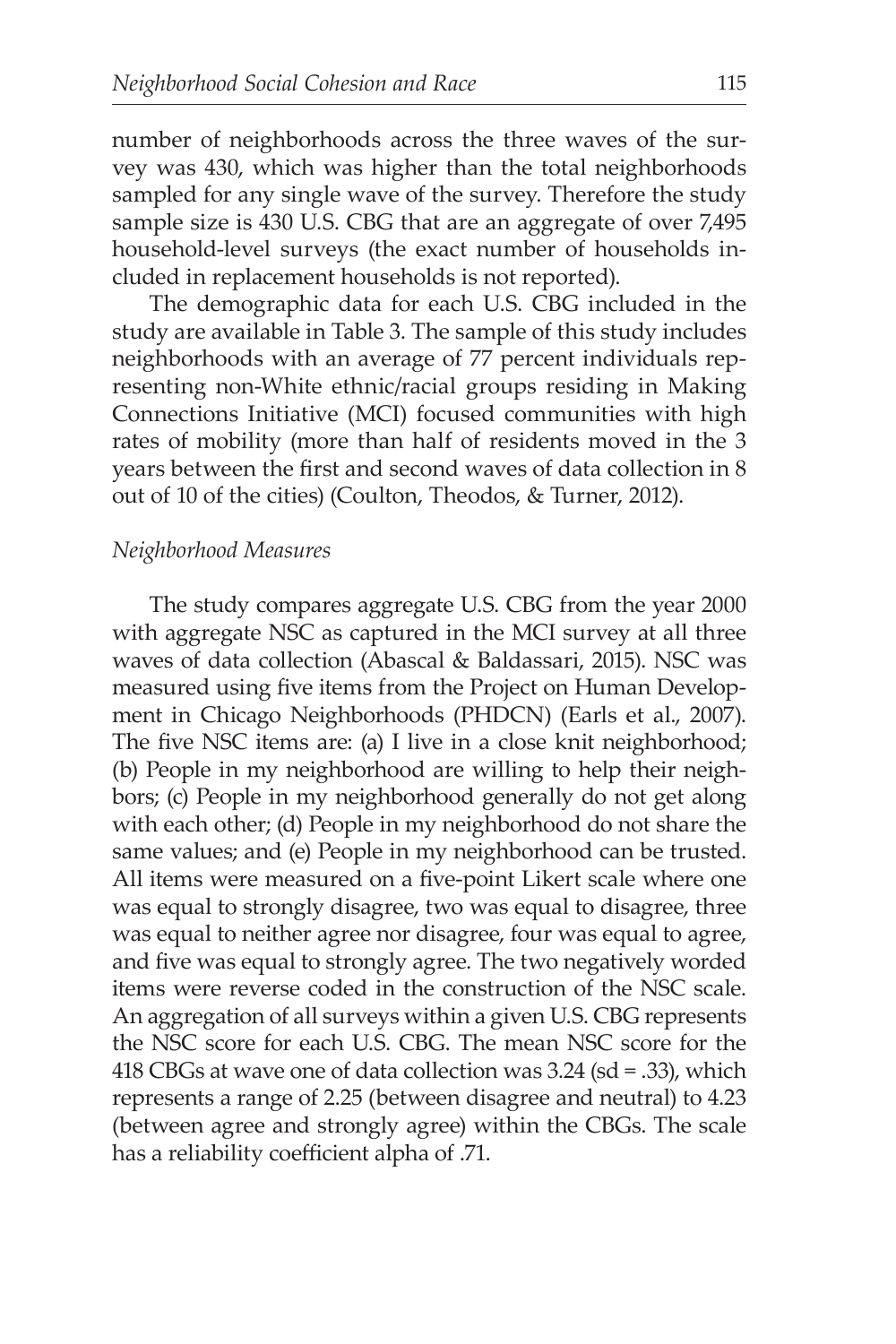Table 4. United States Census 2000 Block Group Characteristics: Descriptive Statistics and Correlations with Wave One Neighborhood Social Cohesion (NSC) Scores

| U.S. Census. Block Group Characteristics  | Mean (sd) | Correlation with Wave One NSC |
|-------------------------------------------|-----------|-------------------------------|
| Percent homeowners                        | 45(25)    | $.39*$                        |
| Percent Latino/Latina                     | 43 (39)   | $.30*$                        |
| Percent all non-White                     | 77(29)    | $.10*$                        |
| Percent foreign born                      | 19(16)    | .01                           |
| Percent employed                          | 48 (12)   | $-.01$                        |
| Percent male                              | 49(6)     | $-.04*$                       |
| Total housing units                       | 372 (194) | $-10*$                        |
| Percent White                             | 23(29)    | $-.10*$                       |
| Percent less than a high school education | 73 (.14)  | $-.13*$                       |
| Percent living below poverty              | 31(15)    | $-20*$                        |
| Percent African American                  | 24(31)    | $-21*$                        |
| Percent below 18                          | 33(10)    | $-.24*$                       |
| Percent female headed household           | 26(15)    | $-.24*$                       |
| Percent moved                             | 47 (16)   | $-.30*$                       |

Note. Mean scores are listed as percentages. The Census Block Groups in this study include a wide range in variables including the percent of racial/ethnic populations, poverty, female-headed households, below 18 years old, and owner occupied housing. However, the average percent of the variables are above the national average and therefore the sample is representative of neighborhoods with a high percentage of African American and Latino/Latina residents that reside in neighborhoods of concentrated disadvantage.  $*$ p < .05.

The study U.S. CBG variables include: racial and ethnic composition (percent Latino/Latina, African American, White) and percent foreign born (Demireva, 2015; Van der Meer & Tolsma, 2014). Measures of concentrated disadvantage and advantage from the U.S. CBG are: density (total housing units), gender composition (percent male), percent of children and youth (below 18 years old), education level (percent less than high school education), poverty rates (percent below poverty rate), resident stability (percent moved), homeownership (percent), female-headed household (percent), and employment (percent employed). The U.S. CBG scores are from one time point in 2000, and therefore changes in neighborhood demographics were not accounted for in this study. Table 4 provides descriptive statistics for all study variables including the mean, standard deviation, and correlations with NSC at baseline (wave one).

The researchers tested the data linearity assumptions of the NSC and CBG demographic data were established prior to data analysis. Correlations between wave one NSC and neighborhood characteristics provide information about the cross-sectional bivariate relationship between study variables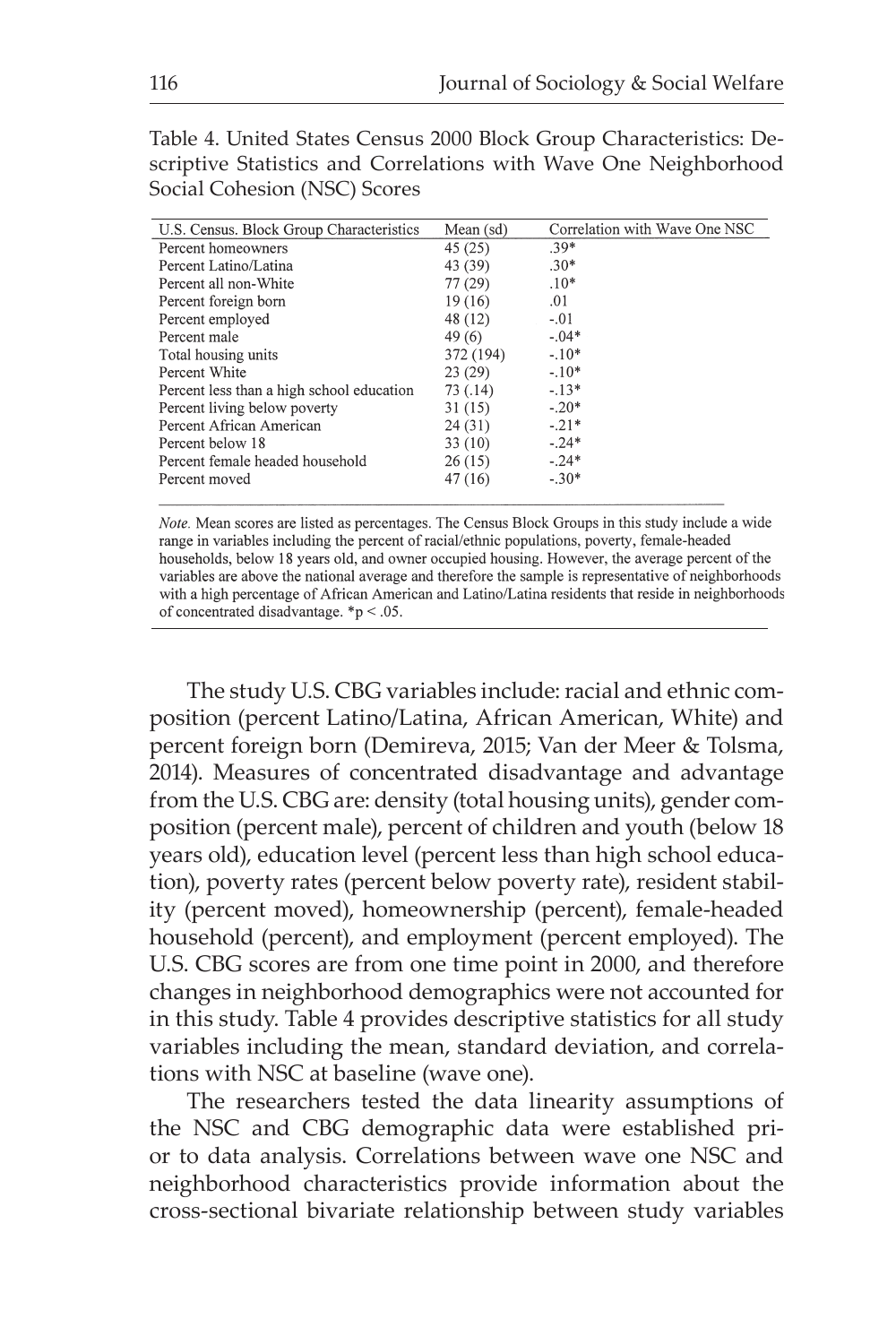(see Table 4). Correlations reveal a number of significant relationships between neighborhood characteristics and NSC. The following U.S. CBG variables all had a positive relationship with NSC (listed in order of the strongest correlation): percent homeowners, percent of Latino/Latina residents, the percent of non-White residents, and the percent foreign born. Neighborhood U.S. CBG characteristics that have a negative relationship with NSC are (listed in order of the strongest correlation): residents that have moved, resident below the age of 18, female-headed households, African American residents, households living below the poverty line, total housing units, adults with less than a high school education, White residents, male, and employed.

#### *Analysis Plan*

Hierarchical linear models (HLM) of NSC for each of the neighborhood characteristics were assessed with Stata software (Snijders & Bosker, 1999). Changes in NSC from 2004 to 2011 were modeled controlling for U.S. CBG variables for the year 2000 as baseline. The data analysis is an iterative HLM-building process that included four models. The first two models establish how much variation exists across the 430 neighborhoods (random intercepts model) and how much variation exists across the 430 neighborhoods over time (random slopes and intercepts model). The first two models are run as an initial exploration to establish the variability of NSC in the dataset, prior to running the analysis with the measures of concentrated race, advantage, and disadvantage.

The third model is the concentrated disadvantage and advantage model is conceptually based, using previous concentrated disadvantage (such as the percent of residents with less than a high school education) and advantage factors (such as homeownership). The concentrated disadvantage and advantage model neighborhood demographics are expected to be negative and statistically significant predictors of NSC because the variables are measures of concentrated disadvantage. The only exceptions are: (a) homeownership, which is a known positive predictor of longer-term relationships and commitments to the neighborhood, and (b) employment, which is hypothesized to have a negative association with NSC because households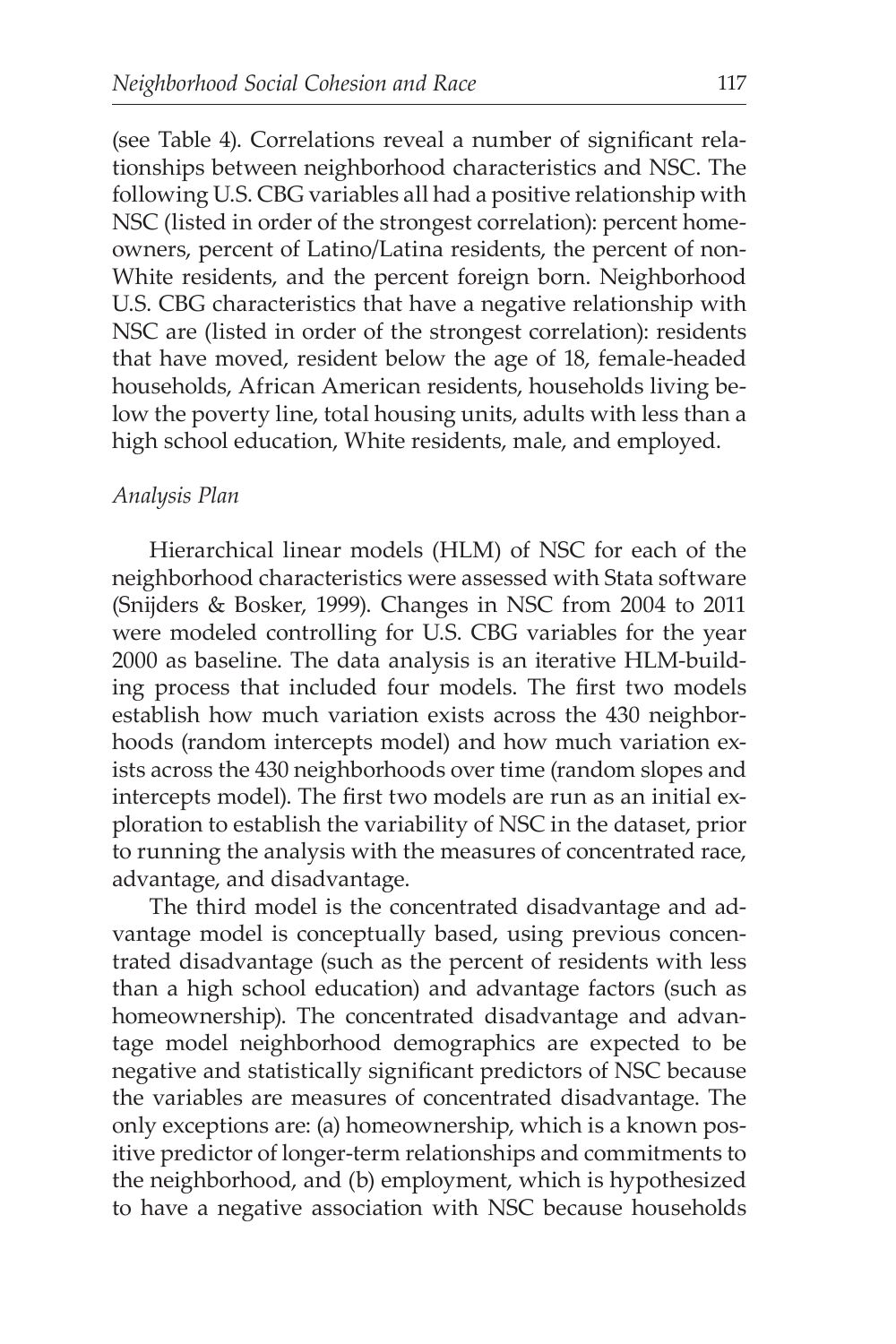have less time and energy and less need to build supportive relationships with neighbors. The third model is intended to test whether concentrations of African American and Latino/Latina residents are indicators of concentrated disadvantage (i.e., negative predictors of NSC where concentrations of African American and Latino/Latina residents predict lower NSC over time).

The fourth model tests whether the racial concentrations and homeowners are positive predictors of NSC, as studies in Europe have found, when statistically significant variables representing concentrated disadvantage are included in the model. Specifically, the fourth model is intended to test whether concentrations of African American and Latino/Latina residents are positive predictors of NSC over time and therefore an asset in multicultural neighborhoods with likely ongoing contact within and across diverse racial/ethnic groups during the 10 year period of this study. In the fourth model, the variables not exceeding a threshold for statistical significance are removed to create a more parsimonious and interpretable model. Models 1 and 2 establish that HLM is an appropriate data analysis plan for this data set. Models 3 and 4 will be compared with model fit statistics such as the Wald Chi Square test to determine the most parsimonious model.

#### Results

All HLM models indicated significant variation in NSC between neighborhoods ( $p < .001$ ); however, NSC did not change over time at statistically significant levels when the CBG variables were controlled (see Table 5). The mean NSC scores for Model 1 (random intercepts) and Model 2 (random intercepts and slopes) were 3.23. Forty-eight percent of the variance in the random intercepts model is explained by differences between neighborhoods. In the random intercepts and slopes model, forty-five percent of the variance is explained by the differences between neighborhoods, and 4 percent of the variance is explained by variation in growth over time.

The concentrated disadvantage and advantage model (variation across neighborhoods and over time controlling for U.S. CBG variables) had a mean NSC (m =  $3.68$ ) that was higher than the random intercepts (variation across neighborhoods) (m =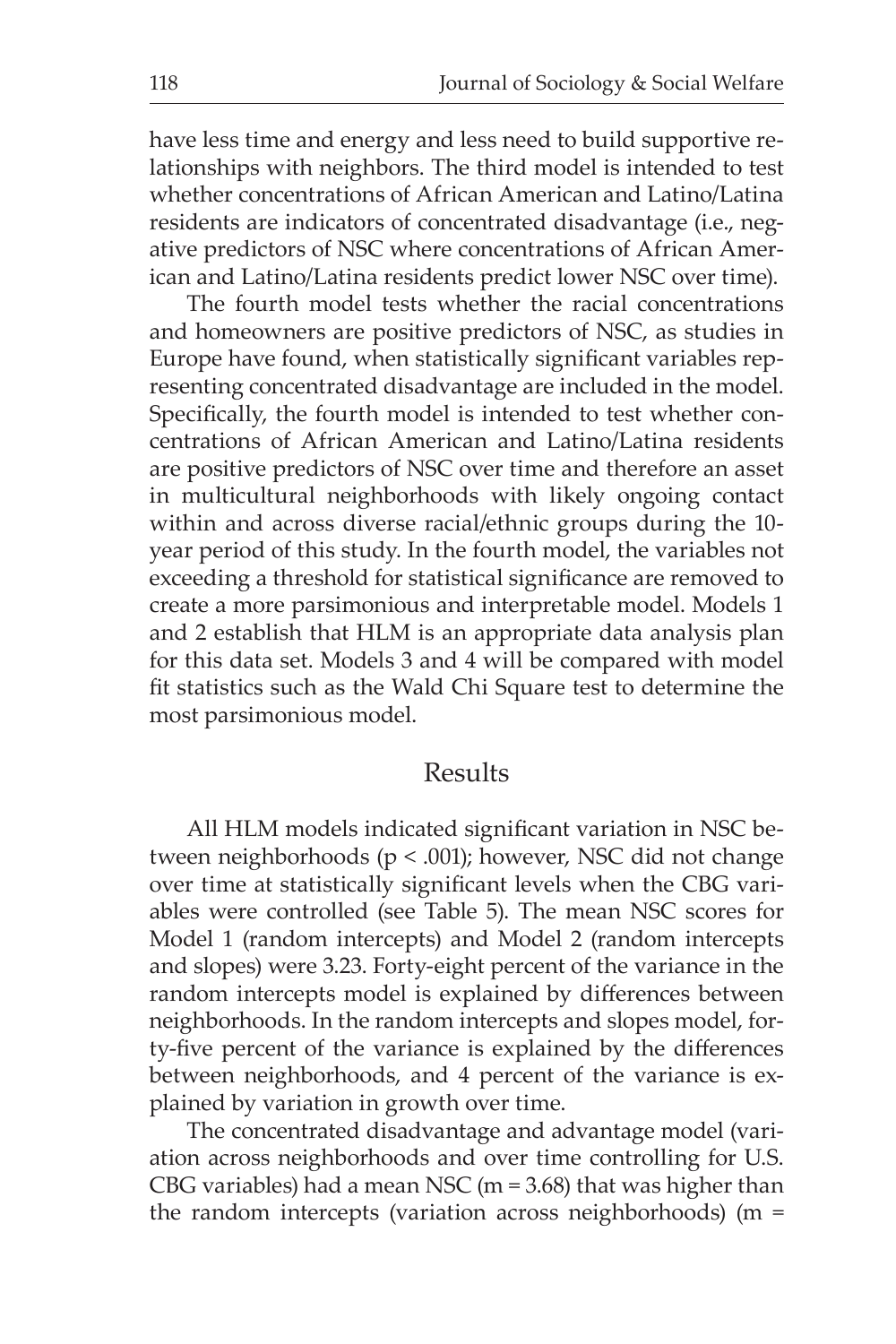| Census. Block Group Characteristics Model 1: Random |                 | Model 2: Random       | Model 3: Neighborhood               | Model 4: Final                                |
|-----------------------------------------------------|-----------------|-----------------------|-------------------------------------|-----------------------------------------------|
| $(%$ unless noted)                                  | intercepts      | intercepts and slopes | disadvantage and<br>advantage model | model                                         |
| Intercept                                           | $3.23***$ (.02) | $3.23***$ (.02)       | $3.68***(.15)$                      | $3.52***$ (.06)                               |
| Time (Years)                                        | $.006*(.003)$   | $(500)$ 500.          | .004(.003)                          | .004(003)                                     |
| Latino/Latina                                       |                 |                       | $(10001)$ *** $(0004)$              | $003***$                                      |
|                                                     |                 |                       |                                     | $(0.0004)$<br>$0.001**$ (.0004)<br>$0.004***$ |
| African American                                    | ł               |                       | $.001*(.0006)$                      |                                               |
| Homeowners                                          | ł               |                       | $(10001)$ *** $(0001)$              |                                               |
|                                                     |                 |                       |                                     | $-007***$<br>(0004)                           |
| Below 18                                            | ł               | ł                     | $-.010***(.001)$                    | (.001)                                        |
| Less than a high school education                   | ł               |                       | $-.010***$ (.001)                   | $006***$                                      |
|                                                     |                 |                       |                                     | (.001)                                        |
| Moved                                               |                 |                       | (001)(001)                          |                                               |
| Foreign born                                        |                 |                       | 001(001)                            |                                               |
| Households below poverty                            |                 |                       | (1001)                              |                                               |
| Female headed households                            | ł               |                       | $-0003(0001)$                       |                                               |
| Employed                                            | ł               | ł                     | $-002(001)$                         |                                               |
| Total households                                    |                 |                       | $-.008(.01)$                        |                                               |
| Neighborhood variance                               | 48%             | 45%                   | 35%                                 | 35%                                           |
| Growth over time variance                           |                 | 4%                    | 5%                                  | 5%                                            |
| Wald Chi Sq.                                        | 4.14            | 3.23                  | 244.34                              | 234.44                                        |
| $\overline{z}$                                      |                 | 430                   | 430                                 | 430                                           |

*Note*. \*  $p < .05$ ; \*\*,  $p < .01$ ; \*\*\*,  $p < .001$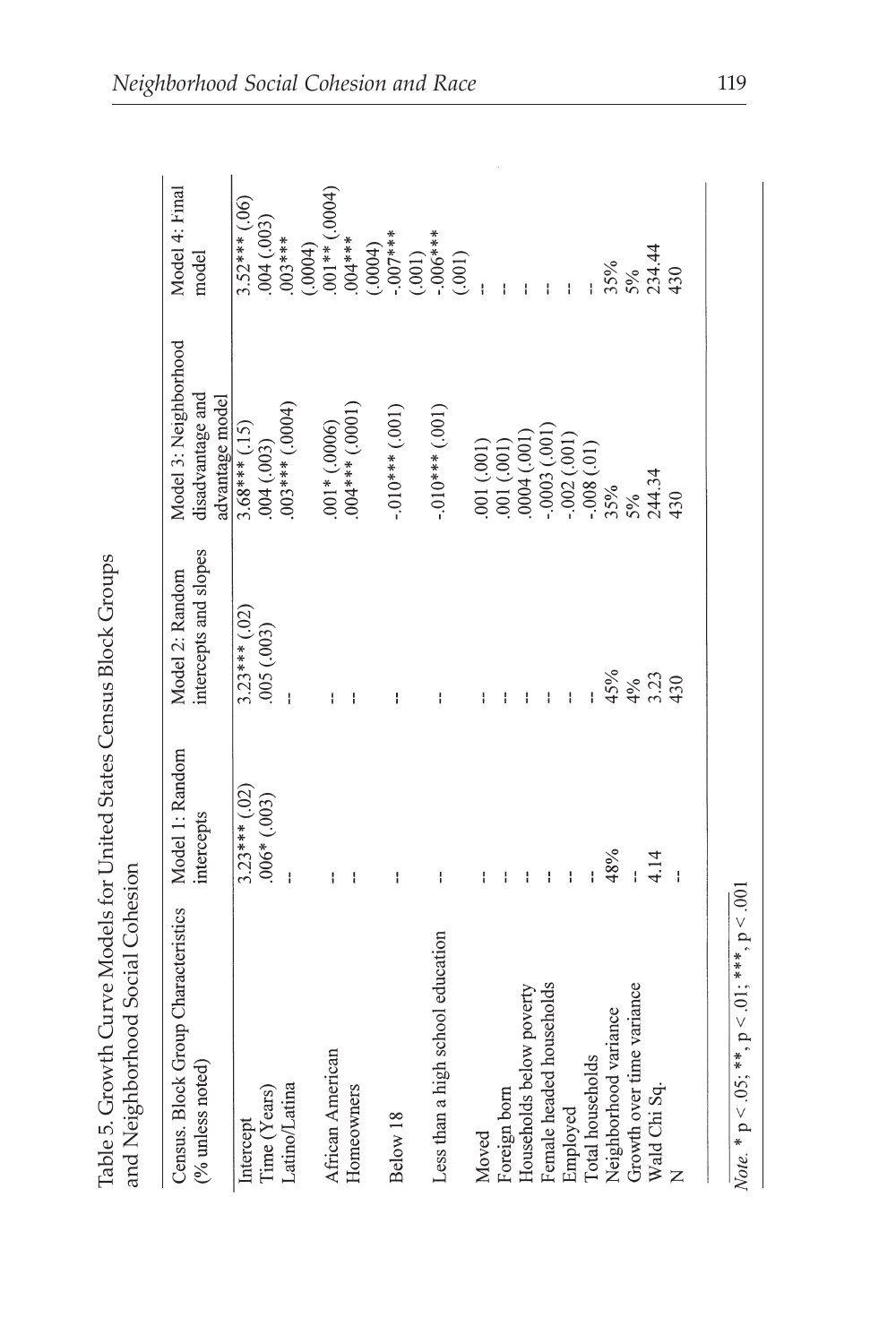3.23) and random intercepts and slopes model (variation across neighborhoods and over time) (m = 3.23). The concentrated disadvantage and advantage model explained 5 percent of the variation in NSC over time and 35 percent of the variation between neighborhoods when controlling for U.S. CBG characteristics. The percent African American and Latino/Latina had a positive and statistically significant relationship with NSC over time. The percent below 18 years old, less than a high school education and the percent employed had a negative relationship with NSC over time, controlling for the other variables in the model. Six variables were not statistically significantly related to NSC over time and were therefore omitted in the fourth model. The concentrated disadvantage and advantage model and the fourth model have a similar percent of variance explained and percent of variance over time, but the fourth model was selected as the final model because it is a more parsimonious model and has better model fit as indicated by the Wald Chi Square results.

The fourth model had a mean NSC score that was in-between Model 3 (random intercepts and slopes) and Model 4 (concentrated disadvantage and advantage) (m = 3.52). Thirty-five percent of the variance in the model is attributable to differences in NSC across neighborhoods and 5 percent of the variance is attributable to changes in NSC over time. The U.S. CBG variables in the fourth model include the percent: Latino/Latina, African American, below 18 years old, less than a high school education, and homeowners. The percent below 18 in the neighborhood and the percent with less than a high school education are both associated with lower NSC scores. A ten-percentage point increase in residents below 18 years of age is associated with a .07 lower average NSC score over time, controlling for all other variables in the model. A ten-percentage point increase in household heads with less than a high school education is associated with a .06 lower average NSC score over time, controlling for all other variables in the model. The other variables in the model have a positive relationship with NSC over time, controlling for the other variables in the model. A ten-percentage point increase in homeowners is associated with a .04 higher average NSC score over time, controlling for all other variables in the model. A ten-percentage point increase in Latino/Latinas is related to a .03 higher average NSC score over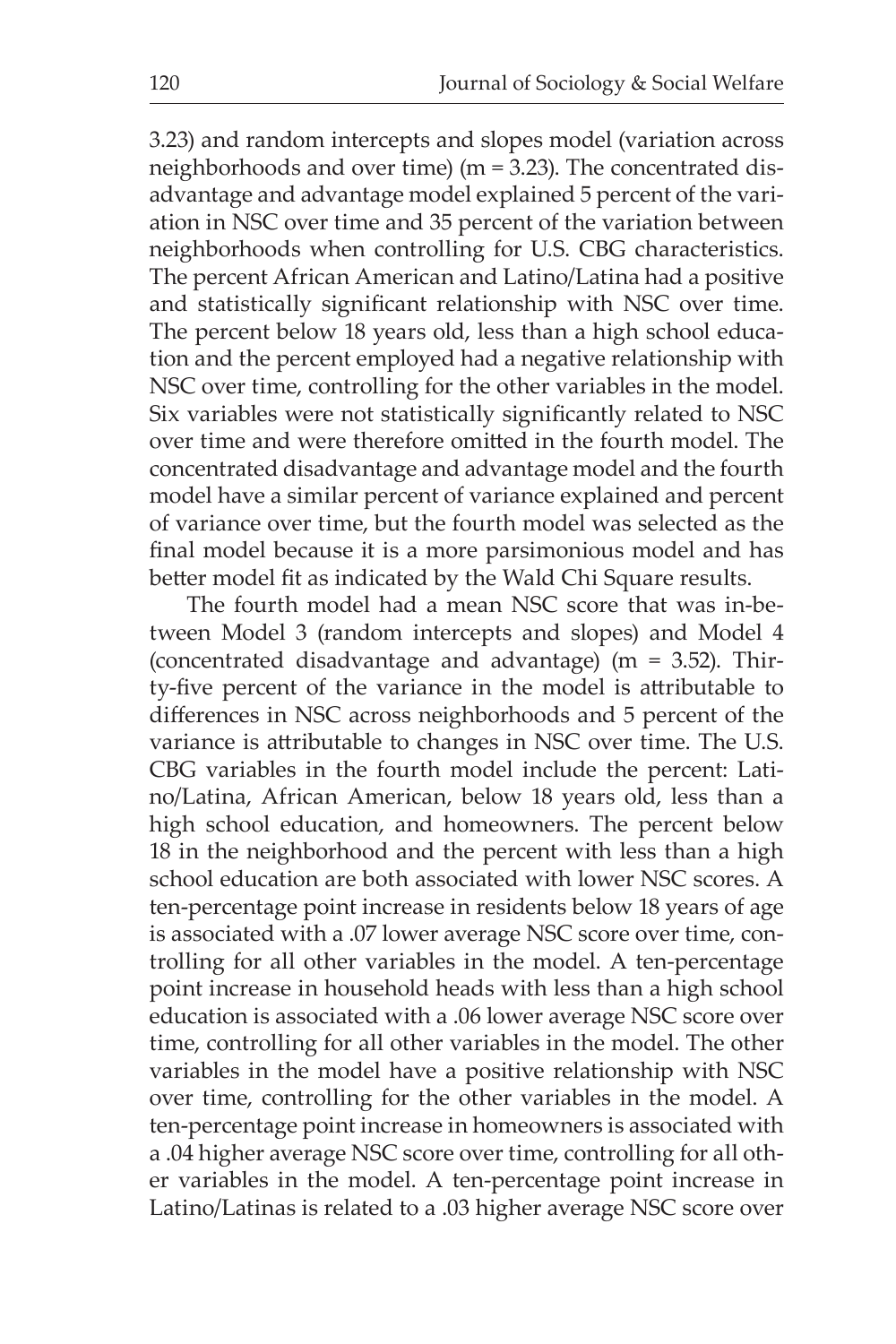time. A ten-percentage point increase in African American's in the neighborhood is associated with a .01 higher average NSC score over time.

## **Discussion**

The results of this study provide a longitudinal description of the positive impact of concentrations of African American and Latino/Latina on NSC in high-to-extreme poverty neighborhoods in ten multiracial/multiethnic U.S. cities. The study data provide evidence that supports the hypothesis that aligns with European research demonstrating that concentrations of African American and Latino/Latina residents are positive predictors of NSC when controlling for measures of concentrated disadvantage (Cantle, 2005; Demireva, 2015; Laurence & Heath, 2008; Letki, 2008; Sturgis et al., 2010; Sturgis et al., 2014). The study provides evidence that concentrations of African American and Latino/Latina households within high-to-extreme poverty neighborhoods may be inherent strengths that buffer the impact of concentrated disadvantage when communities of color live among one another and work together on initiatives that develop their NSC in multicultural neighborhoods.

The findings of this study are compared with previous research are discussed below within the context of the demographics of the neighborhoods in the study sample. Then study results are integrated with theoretical explanations for why concentration of African American and Latino/Latina residents in high-to-extreme poverty neighborhoods may, in fact, increase trust within and between ethnic groups over time, which may result in higher U.S. CBG NSC scores. The discussion seeks to explain the known strengths and challenges that may result in concentration of African American and Latino/Latina residents increasing NSC in multiracial/multiethnic high-to-extreme poverty neighborhoods.

The two significant concentrated disadvantage variables (the percent below the age of 18 years old and the percent of adults with less than a high school education) and the percent homeowners (a measure of concentrated advantage) align with previous findings and directions of relationships with NSC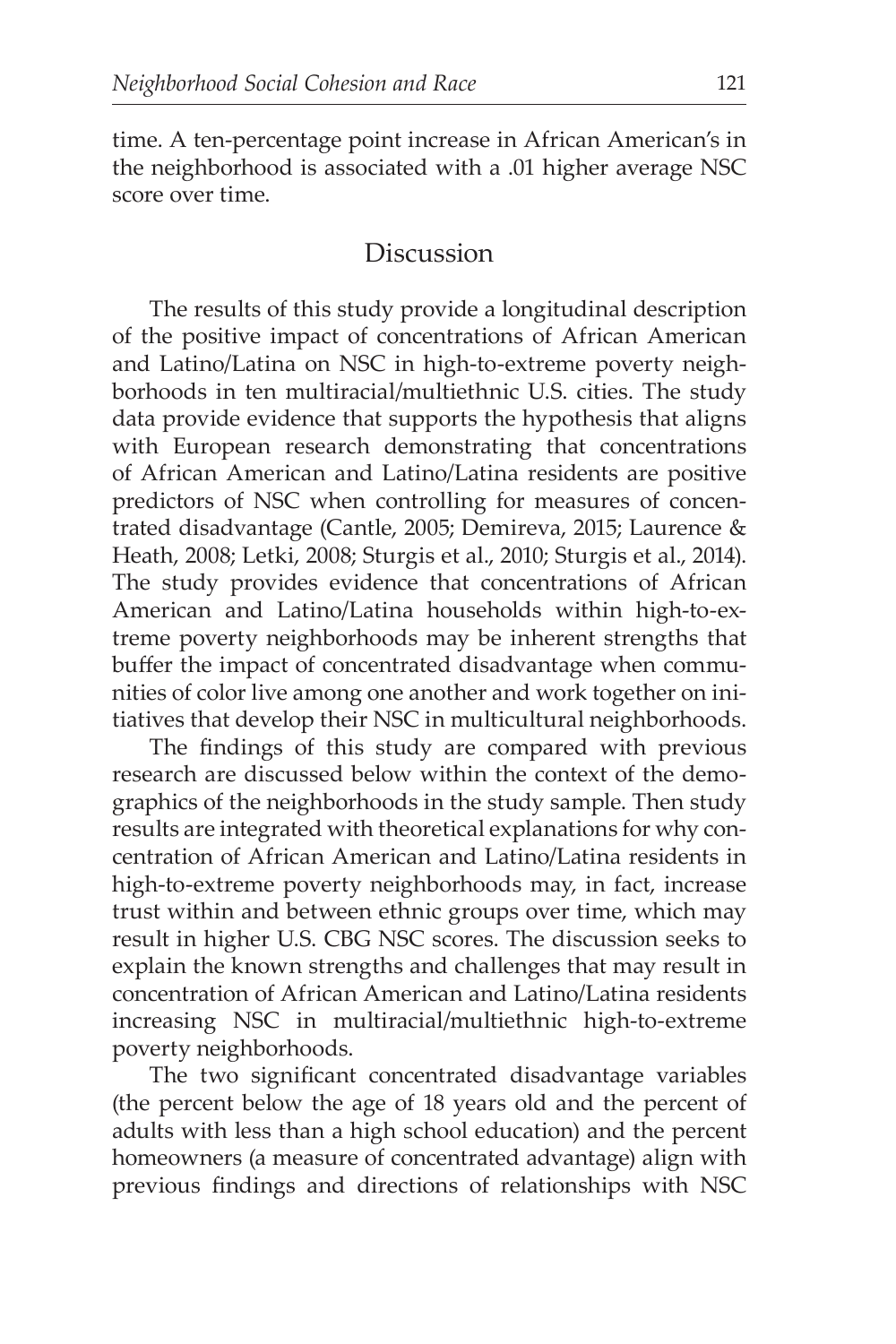(Browning & Cagney, 2003; Elliott et al., 2006; Forrest & Kearns, 2001). In the U.S. Census year 2000, the MCI neighborhoods had a large percentage of residents with less than a high school education (13 percent less than the U.S. population average) and a large percentage of children under the age of 18 years old (9 percent higher than in the U.S. population). These two neighborhood characteristics are the strongest concentrated disadvantage predictors of NSC in this study. Together they account for .13 combined lower NSC scores on average. The high percentage of adults without a high school education and the high percentage of children and youth in these neighborhoods with high-to-extreme poverty rates are known contributors to challenges to parenting and positive youth development, which may lower NSC, particularly for younger residents (Abada et al., 2007; Browning & Cagney, 2003; Hewstone, 2015; Manjarrez, 2005; Rotolo, Wilson, & Hughes, 2010; Sampson & Graif, 2009; Sturgis et al., 2014; Uslaner, 2011; Wilson, 1987).

In contrast, the percent homeowners (19 percent below the U.S. population), Latino/Latina (27 percent above the U.S. population), and African American (11 percent above the U.S. population) account for a combined .08 increase in NSC over time. These three variables are stabilizing factors in MCI neighborhoods that help increase NSC, despite high mobility and concentrated disadvantage (Coulton et al., 2012; Manjarrez, 2005; Rotolo et al., 2010; Sampson & Graif, 2009; Sampson et al., 1999). Therefore, concentrations of Latinos/Latinas and African Americans in high poverty neighborhoods are not an indicator of concentrated disadvantage, but instead are positive predictors of NSC over time.

The positive association of the percent Latinos/Latinas and African Americans and NSC match Wilson's (2009) and Uslaner's (2011) assertions that historic concentrations of ethnic minorities have the potential to develop diverse social networks and coalitions of residents that build trust and work together in local organizations. Five possible reasons for long-term benefits to maintaining or developing NSC in neighborhoods with a high percentage of African American and Latino/Latina networks are described below.

First, African American and immigrant networks frequently rely on informal social supports and networking for information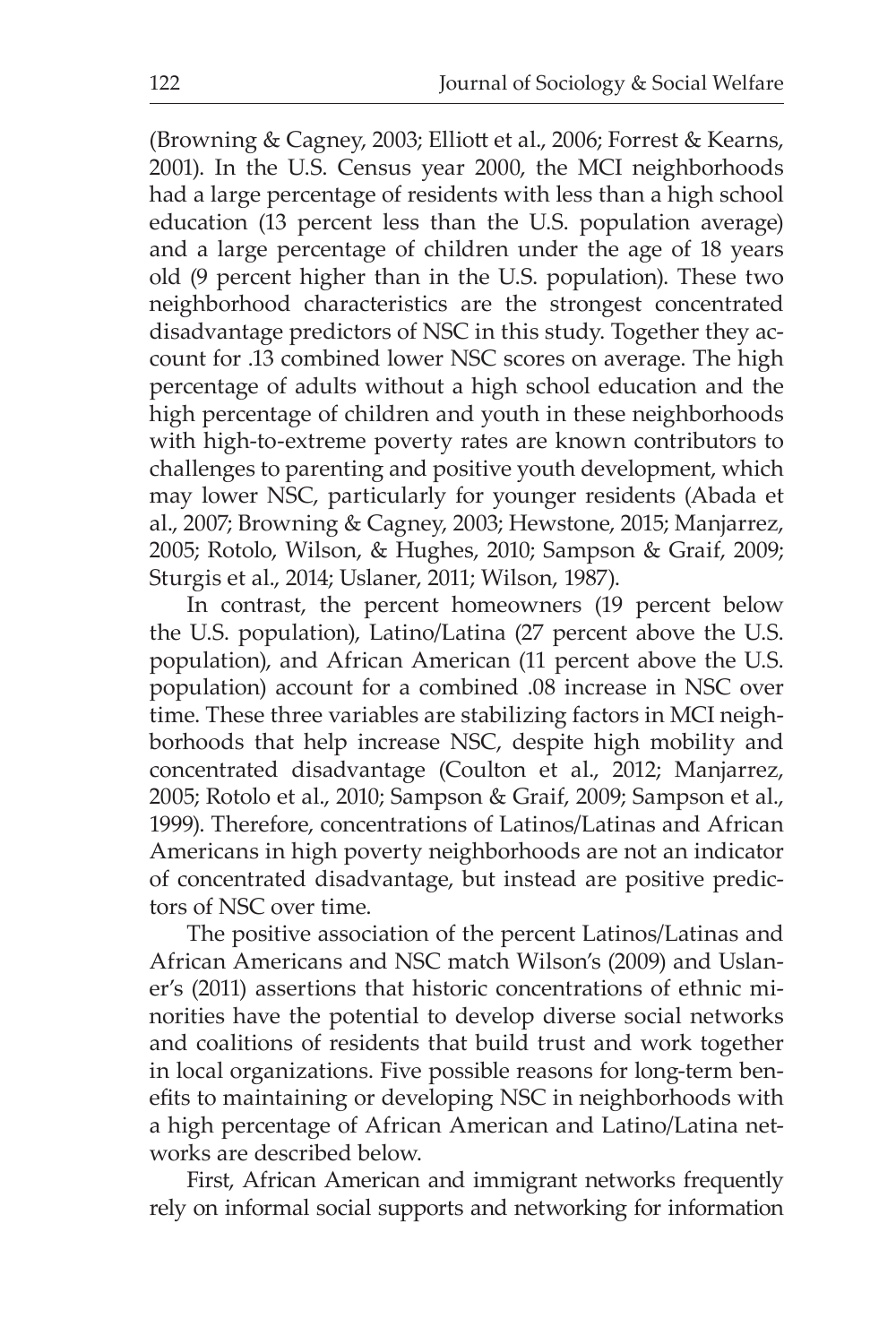about housing and employment opportunities and therefore personally benefit from helping one another, which builds closeness and trust (Keller, 2011; Kleit & Galvez, 2011; Krysan, 2008; Varady et al., 2001). Second, residents of high and extreme poverty neighborhoods often describe individual experiences of NSC as being more racially mixed if they are younger, have lived in the neighborhood longer, or interact with others where they get to know their neighbors of different races (Hewstone, 2015; Hudson et al., 2007; Laurence, 2011; Uslaner, 2011). Third, African American networks describe an increase in social interactions in more recent years, while racial acceptance has increased for longer term Black residents. This may be a result of increased contact between groups that work together on common goals, reduce prejudices, and increase bridging ties and NSC across ethnic groups (Allport, 1954; Cook, 1988; Dinesen & Sonderskov, 2015; Gijsberts et al., 2012; Hewstone, 2015; Hudson et al., 2007; Laurence, 2011; Pettigrew 1998; Pettigrew & Tropp, 2008; Sturgis et al., 2014; Uslaner 2011); Fourth, African American and Latino/Latina networks may have developed communal trust/solidarity, wisdom, strengths, and power over time as they generationally resisted oppression in a manner that has resulted in building ties to establish power and maintaining more collective cultures in an individualistic dominant U.S. culture (Collins, 2000; Harding, 1993; Tuck & Yang, 2012; Uslaner, 2011; Van der Meer & Tolsma, 2014). And fifth, NSC is conceivably higher on specific blocks or in specific resilient networks where long-term residents name social ties as a reason to remain in the neighborhood (Hudson et al., 2007).

Therefore, being a long-term U.S. resident of a particular MCI neighborhood with a concentration of African American and Latino/Latina residents may increase trust within and between ethnic groups over time, which may result in higher U.S. CBG NSC scores. The positive association of a concentration of African American and Latino/Latina residents is a finding in contrast to previous studies (Abada et al., 2007; Abascal & Baldassari, 2015; Bakker & Dekker, 2012; Demireva, 2015; Hewstone, 2015; Uslaner, 2011). The possibility of improved outcomes for individual residents was the goal of the MCI, and therefore the positive association between NSC and racial concentrations of residents that the AECF invested in building the capacity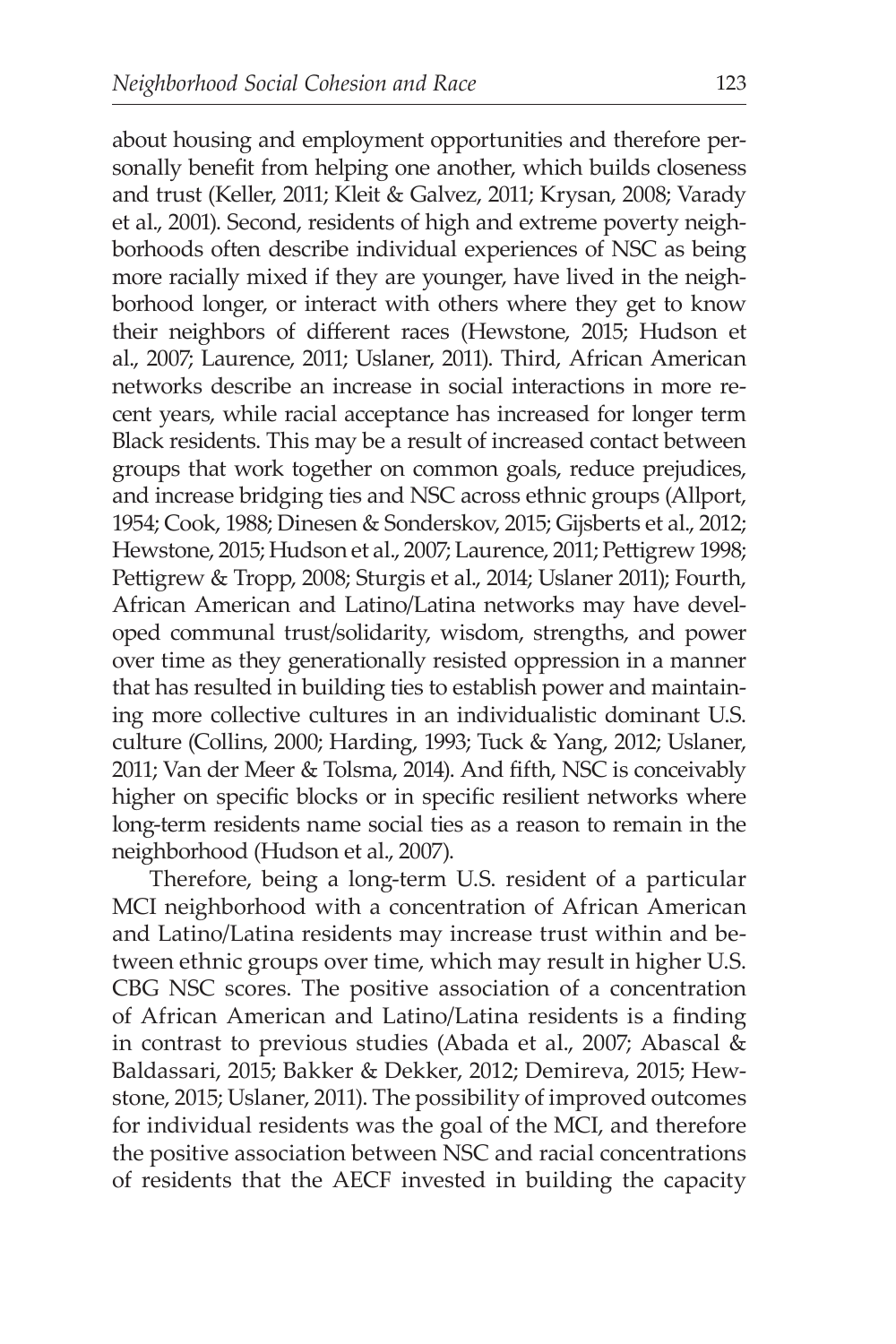of is important (Hewstone, 2015; Koopmans & Schaeffer, 2014; Schaeffer, 2014).

NSC grew over time, and the growth was explained by neighborhood characteristics. Additionally, this study explained more variance in NSC over time (5%) than previous. studies of this nature (1-4%). Therefore results indicate NSC is malleable over time in neighborhoods with high poverty (Sampson & Graif, 2009; Sampson et al., 1999). Additionally, the 47 percent mobility rate and the maintenance of NSC over time is an accomplishment of the MCI, particularly given the racial heterogeneity of neighborhoods.

These findings contrast with many other studies that define heterogeneous racial segregation within neighborhoods as a measure of concentrated disadvantage that results in low levels of communication across racial/ethnic groups, lower levels of trust, and higher levels of social disorganization (Browning & Cagney, 2003; Elliott et al., 2006; Kingston, Huizinga, & Elliott, 2009; Van der Meer & Tolsma, 2014). The NSC in the neighborhoods may have decreased over time given the high mobility; however, the trust established within the CBGs with concentrated African American and/or Latino/Latina populations provides an explanation for maintaining and/or increasing NSC (at a non-significant level when controlling for U.S. CBG variables). Therefore, neighborhoods comprised of historic and ongoing African American and Latino/Latina populations may in fact become assets to high poverty neighborhoods seeking to build NSC (Chaskin & Joseph, 2010). The MCI invested in resident, public, and private participants building trust and a common vision for the future of the families that live within the MCI neighborhoods (AECF, 2013). The community investment likely builds on the existing cultural strengths within the African American and Latino/Latina populations that interact within neighborhood blocks, schools, and other neighborhood institutions over time.

#### *Study Strengths, Limitations, and Future Research*

The study has several strengths, including the use of a stratified, random, longitudinal sample of high poverty neighborhood residents in 10 cities (Bécares et al., 2010; Gijsberts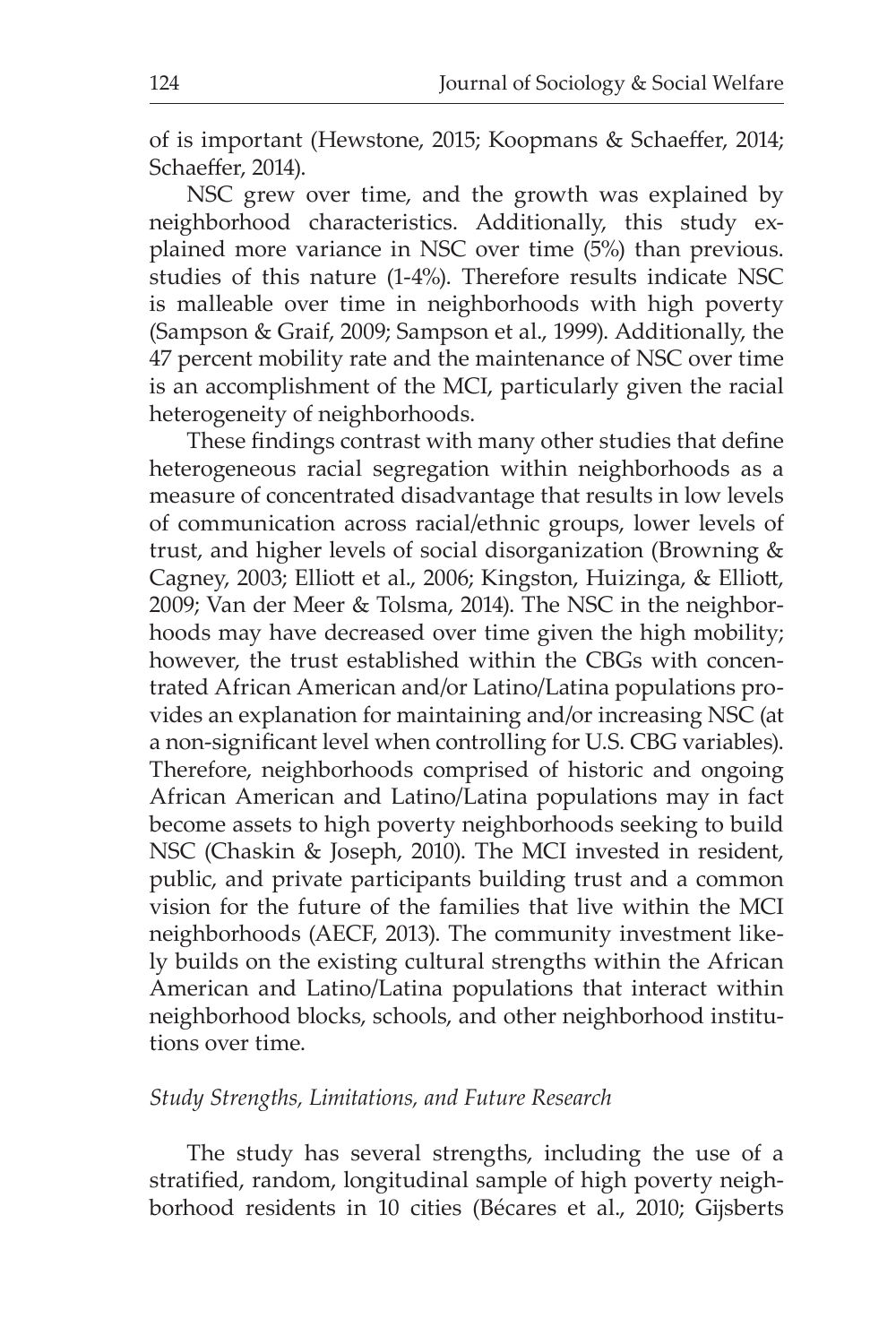et al., 2012). The study also has several limitations. First, MCI neighborhoods are all high poverty neighborhoods, and therefore results cannot be generalized to higher income neighborhoods. For example, previous studies found more variance between neighborhoods (48-73%) than this study (35%) and also include more income diversity in their sampling (Sampson & Graif, 2009; Sampson et al., 1999). Second, the sample did not include a large percentage of Native American or Asian American populations and therefore repeats a common limitation of studies rendering these identities invisible or non-significant despite their presence (Tuck & Yang, 2012). Third, our analysis did not focus. on youth and therefore cannot assess the unique experiences of Latino/Latina and African American youth who may experience increased NSC in diverse neighborhoods and decreased NSC in racially segregated neighborhood (Sturgis et al., 2014). And fourth, some aggregated NSC data included fewer than five cases, and therefore the U.S. CBG with less than five cases may not be as representative, due to either missing data or following residents that moved to U.S. CBG that were outside the initial study parameters.

The study has additional limitations related to measures including: (a) the use of the U.S. CBG measure of employment rather than unemployment as utilized in previous research; (b) not including additional measures of diversity (such as Simpson's Diversity Index) that take into account the number of racial/ethnic groups or segregation (Laurence, 2011; Sturgis et al., 2014; Uslaner, 2011); (c) not including interactions between NSC and neighborhood characteristics; and (d) not including non-Census-related variables like crime or social control (Silver & Miller, 2004). The inclusion of these study measures could have more clearly differentiated the impact of concentrations of specific race/ethnicities with U.S. CBG from the impact of other measures of concentrated disadvantage, the impact of diversity or segregation, and other social factors known to impact NSC. As a result, the nuanced variation within U.S. CBG with concentrations of racial/ethnic groups was not described within this study.

Also, the decision to aggregate NSC to CBG results in a macro-level analysis of repeated cross-sectional data (Van der Meer & Tolsma, 2014). As a result, the study does not control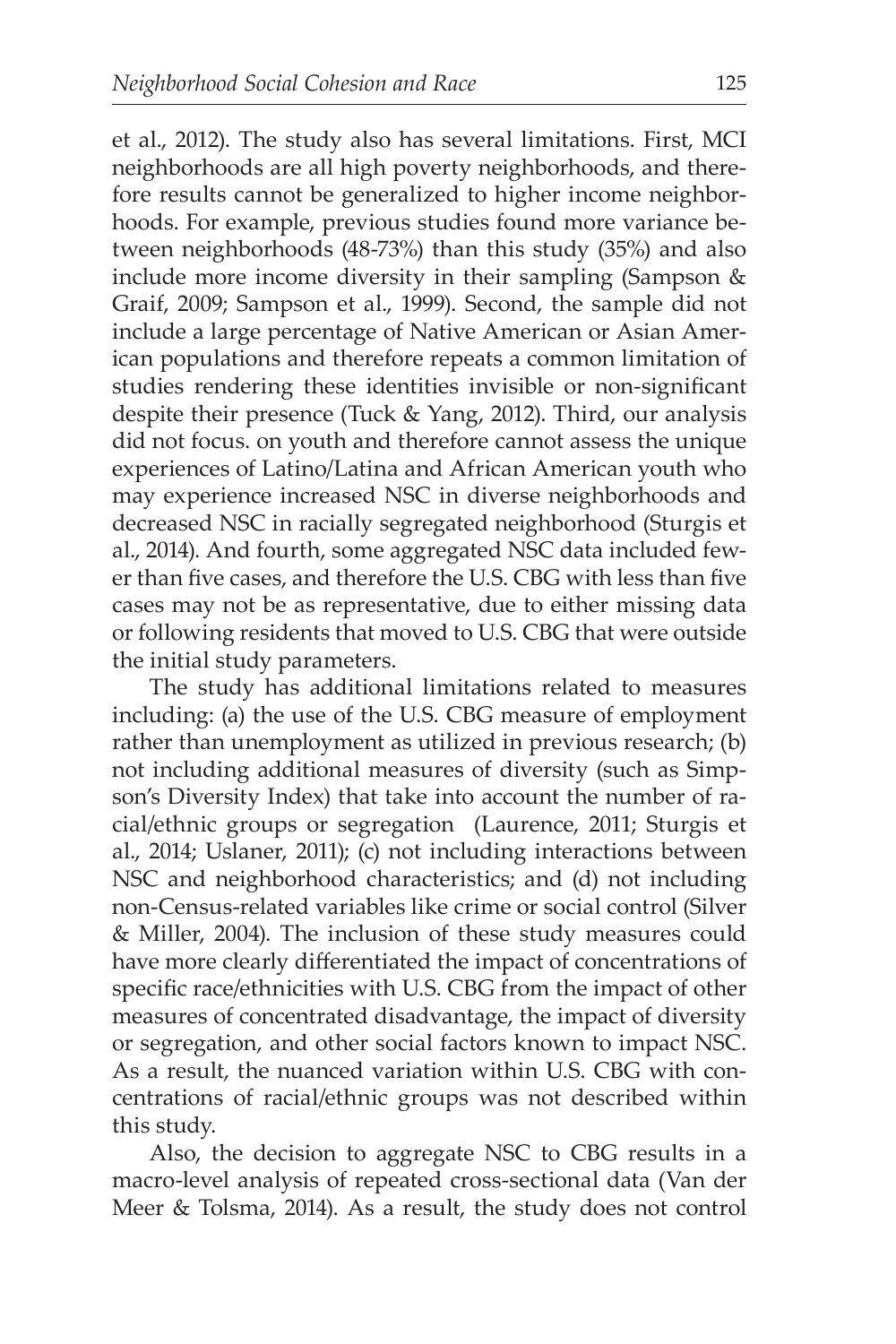for NSC ratings by individual demographic variation (such as race/ethnicity, income, education, age, and length of time residing in the neighborhood), individual resident attitudes about other racial/ethnic groups, or individual resident contact across groups (Bakker & Dekker, 2012). Therefore, there may be some bias in study results from contextual explanations rather than the experiences of individuals over time (Lundåsen & Wollebaek, 2013). Future research could include: individual (within person variation), waves (time variation), neighborhoods (within neighborhood variation), and cities (within cities variation) (Abascal & Baldassari, 2015; Lundåsen & Wollebaek, 2013; Van der Meer & Tolsma, 2014). A multilevel modeling process could provide more nuanced experiences of social trust among individuals and within communities (Lundåsen & Wollebaek, 2013). Multilevel modeling could also specify time varying characteristics such as CBG changes in income, education, mobility, and race/ethnicity that may contribute to changes in NSC over time. Combining neighborhood- and individual-level units of analysis could help describe why NSC is higher or lower in low-income neighborhoods with concentrations of African Americans and Latinos/Latinas (Abascal & Baldassari, 2015; Van der Meer & Tolsma, 2014).

### Conclusion and Study Implications

The MCI and related longitudinal dataset provided an opportunity to study the impact of racial concentrations in the U.S., on NSC over time, while controlling for other neighborhood demographics. NSC is often thought of as a stable concept in neighborhoods, but NSC changes over time in high poverty neighborhoods. The impact of a large composition of specific racial groups in high poverty neighborhoods was not well established with research prior to this study (Hewstone, 2015; Koopmans & Schaeffer, 2014; Schaeffer, 2014). Racial concentrations are sometimes described as racial segregation and are considered a measure of disadvantage with a negative impact on NSC, particularly in the U.S. (Abada et al., 2007; Hewstone, 2015; Sturgis et al., 2014; Uslaner, 2011; Wilson, 1987). Yet, racial concentrations of Latinos/Latinas and African Americans in MCI neighborhoods within the U.S. were associated with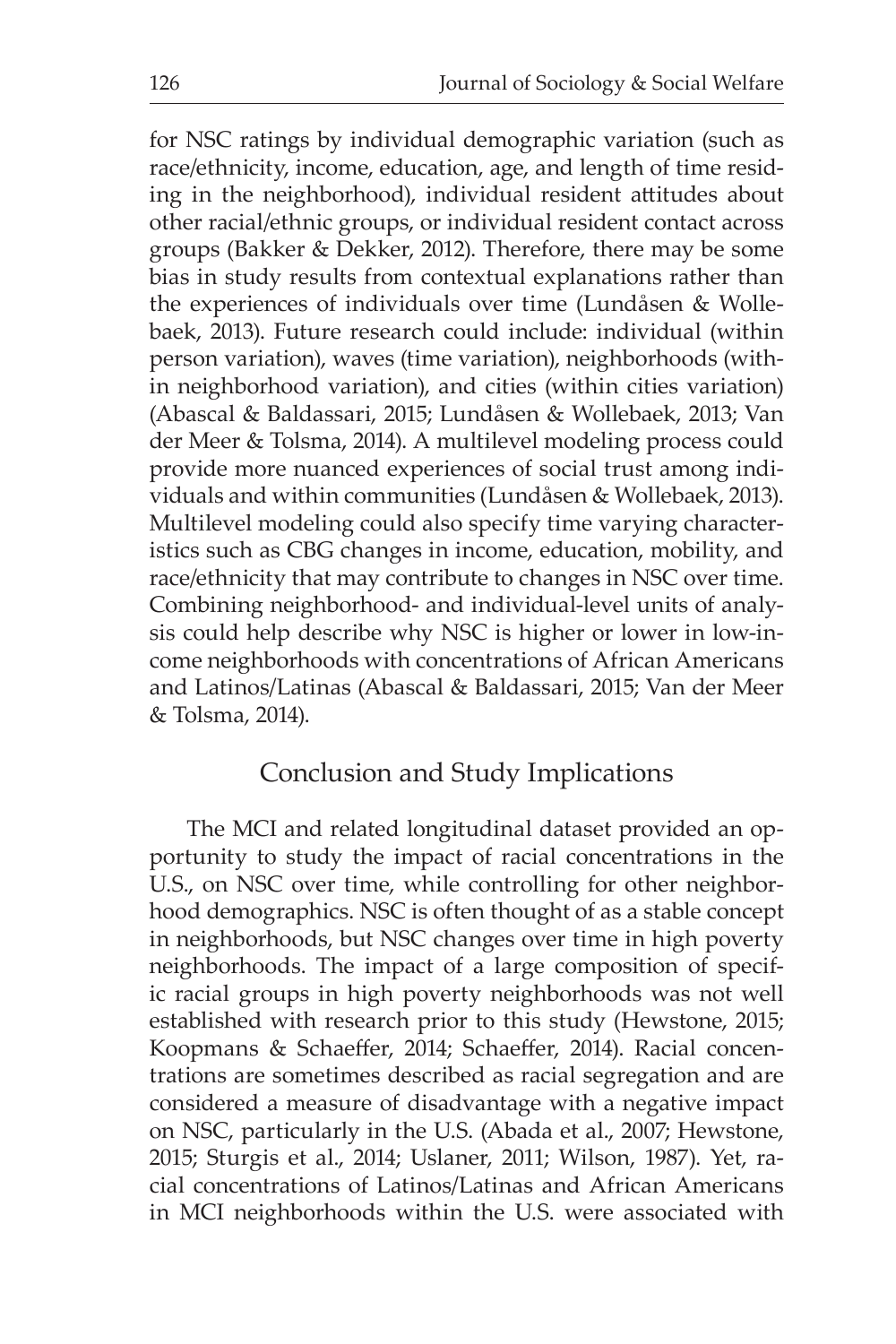higher levels of NSC. This finding is supported by previous research from outside the U.S. (Cantle, 2005; Demireva, 2015; Laurence & Heath, 2008; Hewstone, 2015). The U.S.-focused dataset of this research may represent a higher composition of African American and Latino/Latina residents than European samples, and therefore may represent neighbors that are more similar when they build trust within racial/ethnic groups (Abascal & Baldassari, 2015). Generations of collective resistance by Latinos/Latinas and African Americans in MCI neighborhoods may have developed communal trust/solidarity, wisdom, strengths, and power over time, and therefore the stigma associated with concentrations of racial minorities in neighborhoods should be challenged (Collins, 2000; Harding, 1993; Tuck & Yang, 2012).

Acknowledgement: This research was funded by the Annie E. Casey Foundation, Making Connections Scholars Program.

#### References

- Abada, T., Hou, F., & Ram, B. (2007). Racially mixed neighborhoods, perceived neighborhood social cohesion, and adolescent health in Canada. *Social Science & Medicine, 65*, 2004–2017.
- Abascal, M., & Baldassari, D. (2015). Love they neighbor? Ethnoracial diversity and trust reexamined. *American Journal of Sociology, 121*(3), 722–782.
- Allport, G. W. (1954). *The nature of prejudice.* Garden City, NY: Anchor Books.
- Almeida, J., Kawachi, I., Molnar B.E., & Subramanian, S.V. (2009). A multilevel analysis of social ties and social cohesion among Latinos and their neighborhoods: Results from Chicago. *Journal of Urban Health, 86*(5), 745–759.
- Annie E. Casey Foundation. (2013). *What we learned from Making Connections.* Retrieved from http://www.aecf.org/blog/what-we-learnedfrom-making-connections/ Bakker, L., & Dekker, K. (2012). Social trust in urban neighborhoods: The effect of relative ethnic group position. *Urban Studies, 49*(10), 2031–2047.
- Bascal, A. (1994). *Types of ethnic responses to ethnic discrimination: An experiential approach to Mexican American identity.* Gothenburg, Sweden: The University of Gothenburg.
- Bécares, L., Stafford, M., Laurence, J., & Nazroo, J. (2010). Composition, concentration and deprivation: Exploring their association with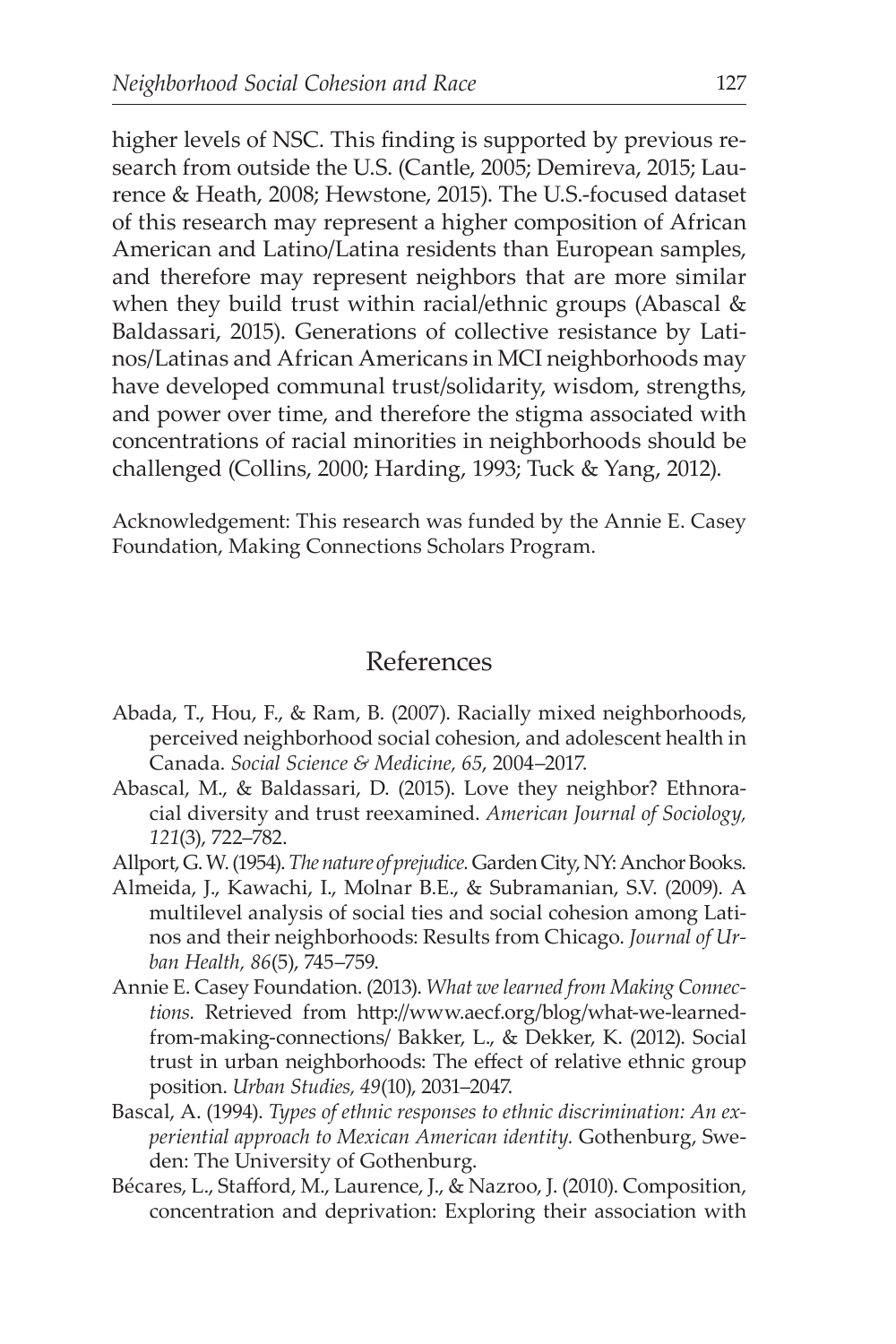social cohesion among different ethnic groups in the UK. *Urban Studies, 48*(13), 2771–2787.

- Berube, A. (2006). Comment on Mark Joseph's "Is mixed-income development an antidote to urban poverty?" *Housing Policy Debate, 17*(2), 235–247.
- Brisson, D., Roll, S. & East, J. (2009). Race and ethnicity as moderators of bonding social capital for employment in low-income neighborhoods. *Families in Society, 90*(4), 368–74.
- Browning, C. R., & Cagney, K. A. (2002). Neighborhood structural disadvantage, collective efficacy, and self-rated physical health in an urban setting. *Journal of Health and Human Behavior, 43*(4), 383–399.
- Browning, C. R., & Cagney, K. A. (2003). Moving beyond poverty: Neighborhood structure, social processes, and health. *Journal of Health and Social Behavior, 44*, 552–571.
- Browning, C. R., Feinberg, S. L., & Dietz, R.D. (2004). The paradox of social organization: Networks, collective efficacy, and violent crime in urban neighborhoods. *Social Forces, 83*(2), 503–534.
- Cantle, T. (2005). *Community cohesion: A new framework for race and diversity.* Basingstoke: Palgrave Macmillan.
- Chaskin, R., & Joseph, M. (2010). Building "community" in mixed-income developments: Assumptions, approaches, and early experiences. *Urban Affairs Review, 45*(3), 299–335.
- Chaskin, R. J., & Joseph, M. J. (2014). Contested space: Design principles and regulatory regimes in mixed-income communities replacing public housing complexes in Chicago. *Kreisman Working Papers Series in Housing Law and Policy, 16*, 1–40.
- Collins, P. H. (2000). *Black feminist thought: Knowledge, consciousness, and the politics of empowerment.* New York: Routledge.
- Cook, S. W. (1988). The 1954 social science statement and school desegregation: A reply to Gerald. In R. A. Katzan & D. A. Taylor (Eds.), *Eliminating racism: Profiles and controversy* (pp. 237–256). New York: Plenum.
- Coulton, C., Theodos, B., & Turner, M. (2012). Residential mobility and neighborhood change: Real neighborhoods under the microscope. *Cityscape: A Journal of Policy Development and Research, 14*(3), 55–89.
- Demireva, N. (2015). *Immigration, diversity and social cohesion.* Migration Observatory briefing, COMPAS, University of Oxford, United Kingdom.
- Dinesen, P. T., & Sonderskov, K. M. (2015). Ethnic diversity and social trust: Evidence from the micro-context. *American Sociological Review, 80*(3), 550–573.
- Earls, F. J., Brooks-Gunn, J., Raudenbush, S. W., & Sampson, R. J. (2007). *Project on Human Development in Chicago Neighborhoods: Community Survey, 1994-1995.* ICPSR02766-v3. Ann Arbor, MI: Inter-university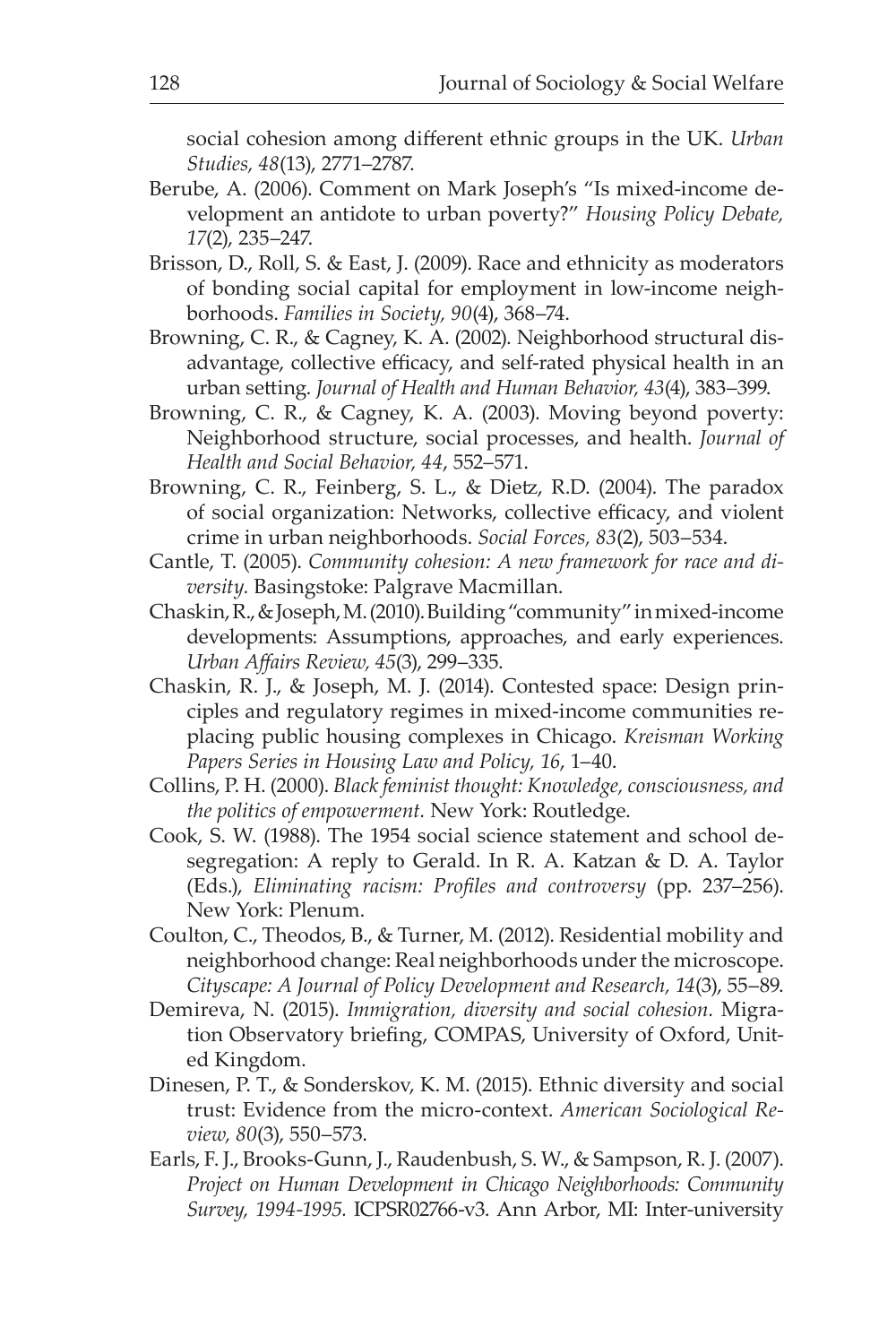Consortium for Political and Social Research [distributor], 2007-10- 29. http://doi.org/10.3886/ICPSR02766.v3.

- Elliott, D. S., Menard, S., Rankin, B., Elliott, A., Wilson, W. J., & Huizinga, D. (2006). *Good kids from bad neighborhoods: Successful development in social context.* Cambridge, UK, Cambridge University Press.
- Forrest, R., & Kearns, A. (2001). Social cohesion, social capital and the neighborhood. *Urban Studies*, 38, 2125-2143. doi:10.1080/00420980120087081.
- Galster, G. C. (2010). The mechanisms of neighborhood effects: Theory, evidence and policy implications. Retrieved from http://clas. wayne.edu/Multimedia/DU.S.P/files/G.Galster/ St\_AndrewsSeminar-Mechanisms\_of\_neigh\_effects-Galster\_2-23-10.pdf.
- Gijsberts, M., van der Meer, T., & Dagevos, J. (2012). 'Hunkering Down' in multi-ethnic neighbourhoods? The effects of ethnic diversity on dimensions of social cohesion. *European Sociological Review, 28*(4), 527–537.
- Gundelach, B., & Freitag, M. (2014). Neighborhood diversity and social trust: An empirical analysis of interethnic contact and group-specific effects. *Urban Studies, 51*(6), 1236–1256.
- Gundelach, B., & Traunmüller, R. (2014). Beyond generalized trust: Norms of reciprocity as an alternative form of social capital in an assimilationist integration regime. *Political Studies, 62*, 596–617.
- Harding, S. (1993). Rethinking standpoint epistemology: "What is strong objectivity?" In L. Alcoff & E. Potter (Eds.), *Feminist epistemologies* (pp. 49–82). New York and London: Routledge.
- Heath, A., & Demireva, N. (2014). Has multiculturalism failed in Britain? *Ethnic and Racial Studies, 37*(1), 161–180.
- Hewstone, M. (2015). Consequences of diversity for social cohesion and prejudice: The missing dimension of intergroup contact. *Journal of Social Issues, 71*(2), 417–438.
- Hudson, M., Philllips, J., Ray, K., & Barnes, H. (2007). *Social cohesion in diverse communities.* York, England: Joseph Rowntree Foundation.
- Keller, D. (2011). Experiences of public housing residents following relocation: Explorations of ambiguous loss, resiliency, and cross-generational perspectives. *Journal of Poverty, 15*(2), 141–163.
- Kingston, B., Huizinga, D., & Elliott, D. S. (2009). A test of social disorganization theory in high-risk urban neighborhoods. *Youth in Society, 41*(1), 53–79.
- Kleit, R., & Galvez, M. (2011). The location choices of public housing residents displaced by redevelopment: Market constraints, personal preferences, or social information. *Journal of Urban Affairs, 33*(4), 375–407.
- Koopmans, R., & Schaeffer, M. (2014). Perceptions of ethno-cultural diversity and neighborhood cohesion in three European countries. WZB Discussion Paper, No. SP VI 2014-103. Retrieved from https://www.econstor.eu/handle/10419/104066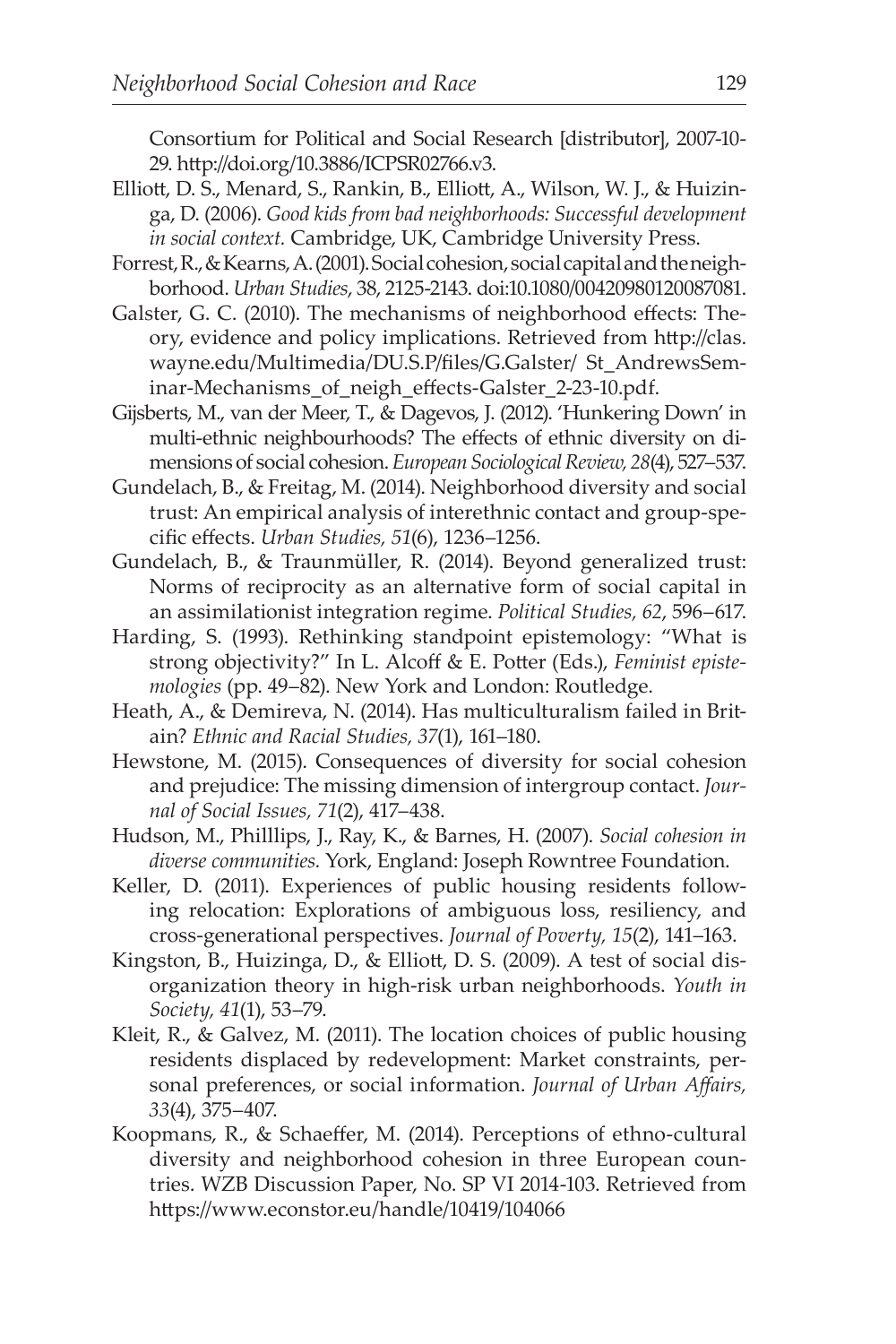- Krysan, M. (2008). Does race matter in the search for housing? An exploratory study of search strategies, experiences, and locations. *Social Science Research, 37*(2), 581-603.
- Landale, N. S., Oropesa, R. S., & Bradatan, C. (2006). Hispanic families in the United States: Family structure and process in an era of family change. In M. Tienda & F. Mitchell (Eds.), *Hispanics and the future of America* (pp. 138–178). Washington, DC: National Academies Press.
- Laurence, J. (2011). The effect of ethnic diversity and community disadvantage on social cohesion: A multi-level analysis of social capital and interethnic relations in UK communities. *European Sociological Review, 27*(1), 70–89.
- Laurence, J., & Heath, A. (2008). *Predictors of community cohesion: Multi-level modeling of the 2005 Citizenship Survey.* London, UK: Department for Communities and Local Government.
- Letki, N. (2008). Does diversity erode social cohesion? Social capital and race in British neighborhoods. *Political Studies, 56*(1), 99–126.
- Lundåsen, S. W., & Wollebaek, D. (2013). Diversity and community trust in Swedish local communities. *Journal of Elections, Public Opinion and Parties, 23*(3), 299–321.
- Manjarrez, C. (2005). *Social networks and civic participation in MCI neighborhoods: Cross-site brief.* Washington, DC: Urban Institute.
- Marsiglia, F. F., & Kulis, S. (2009). *Diversity, oppression & change: Culturally grounded social work.* Chicago, IL: Lyceum Books.
- NORC at the University of Chicago. (2016). *Making Connections.* Retrieved from http://mcstudy.norc.org/.
- Ortiz, L., & Jani, J. (2010). Critical race theory: A transformational model for teaching diversity. *Journal of Social Work Education, 46*(2), 175–193.
- Otero, L. R. (2010). *La Calle: Spatial conflicts and urban renewal in a Southwest city.* Tucson, AZ: The University of Arizona Press.
- Pettigrew, T. F. (1998). Intergroup contact theory. *Annual Review of Psychology, 49*, 65–85.
- Pettigrew, T. F., & Tropp, L. R. (2008). How does intergroup contact reduce prejudice: Meta analytic tests of three mediators. *European Journal of Social Psychology*, 38, 922–934.
- Popkin, S. J., & Cunningham, M. (2009). Has HOPE VI transformed residents' lives? In H. G. Cisneros & L. Engdahl (Eds.), *From despair to hope: HOPE VI and the new promise of public housing in America's cities* (pp. 191–204). Dallas, TX: Taylor Specialty Books.
- Popkin, S. J., Levy, D. K., Harris, L.E., Comey, J., Cunningham, M.K., & Buron, L. F. (2004). The HOPE VI program: What about the residents? *Housing Policy Debate, 15*(2), 385–414.
- Putnam, R. (2007). E Pluribus unum: Diversity and community in the twenty-first century. The 2006 Jonathan Skytte prize lecture. *Scandinavian Political Studies, 30*, 137–174.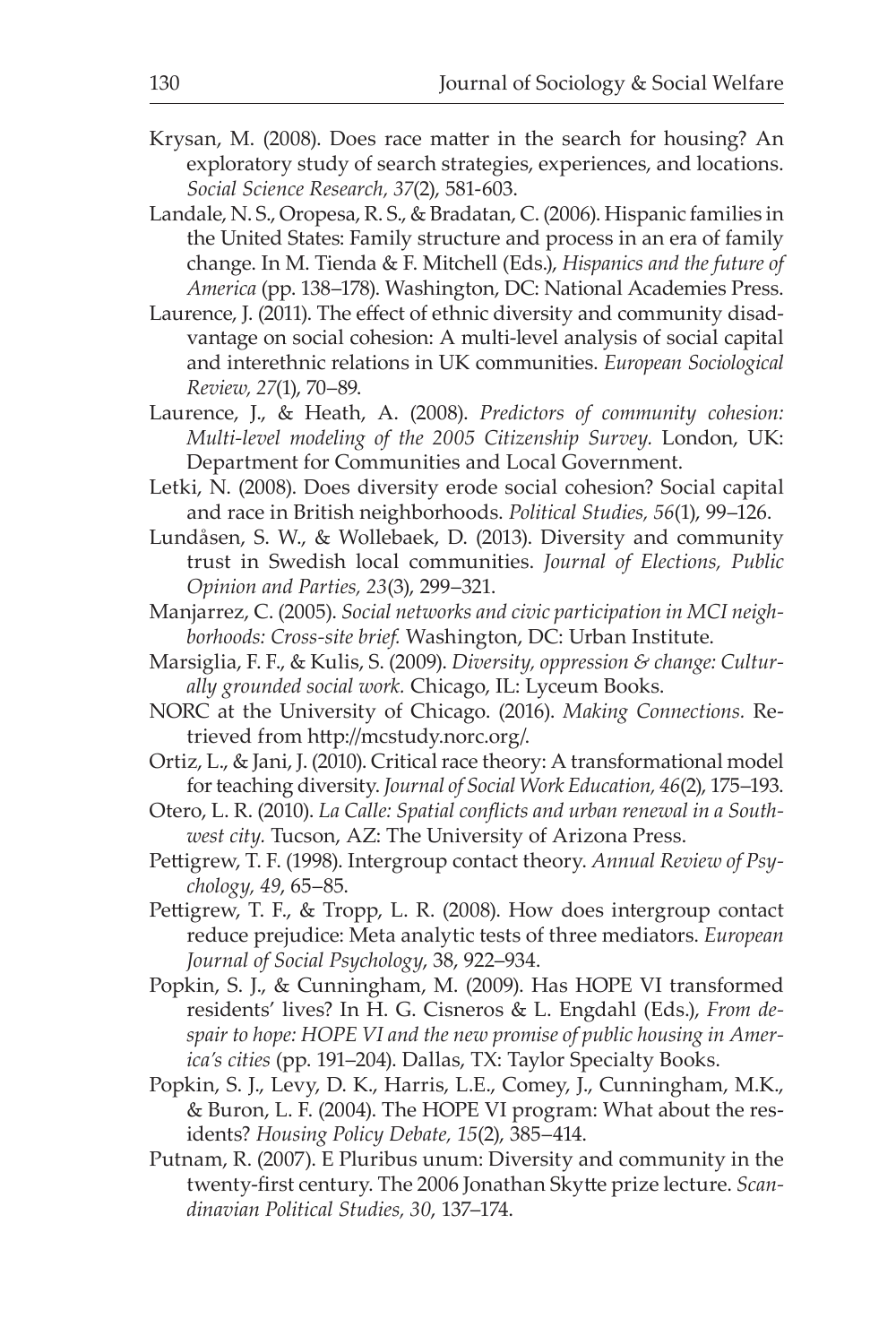- Ready, T., Knight, R., & Chun, S.C. (2006). Latino civic and community involvement: Findings from the Chicago-area survey. *Latino Research @ Notre Dame, 3*(4), 1–8.
- Rotolo, T., Wilson, J., & Hughes, M. E. (2010). Homeownership and volunteering: An alternative approach to studying social inequality and civic engagement. *Sociological Forum, 25*(3), 570-587.
- Sampson, R. J., & Graif, C. (2009). Neighborhood social capital as differential social organization: Resident and leadership dimensions. *American Behavioral Scientist, 52*(11), 1579–1605. doi:10.1177/0002764209331527.
- Sampson, R. J., Morenoff, J. D., & Earls, F. (1999). Beyond social capital: Spatial dynamics of collective efficacy for children. *American Sociological Review, 64*, 633–660.
- Schaeffer, M. (2014). *Ethnic diversity and social cohesion: Immigration,ethnic fractionalization and potentials for civic action*. London: Routledge.
- Silver, E., & Miller, L. L. (2004). Sources of informal social control in Chicago neighborhoods. *Criminology, 42*(3), 551–583.
- Singleton. R. A., & Straits, B. C. (2005). *Approaches to social research*. New York: Oxford University Press.
- Snijders, T. A. B., & Bosker, R. J. (1999). *Multilevel analysis: An introduction to basic and advanced multilevel modeling*. London: Sage.
- Stolle, D., Petermann, S., Schmid, K., Schönwälder, K., Hewston, M., Vertoovec, S., Schmitt, T., & Heywood, J. (2013). Immigration-related diversity and trust in German cities: The role of intergroup contact. *Journal of Elections, Public Opinion and Parties, 23*(3), 279–298.
- Sturgis, P. I., Brunton-Smith, S. Read, & Allum, N. (2010). Does ethnic diversity erode trust? Putnam's 'Hunkering Down' thesis reconsidered. *British Journal of Political Science 41*(1), 57–82.
- Sturgis, P. I., Brunton-Smith, S., Kuha, J., & Jackson, J. (2014). Ethnic diversity, segregation and the social cohesion of neighbourhoods in London. *Ethnic and Racial Studies, 37*(8), 1286–1309.
- Tilly, C. (1998). *Durable inequality.* Berkeley, CA: University of California Press.
- Tuck, E., & Yang, K. (2012). Decolonization is not a metaphor. *Decolonization: Indigeneity, Education and Society*, *1*(1), 1–40.
- Uslaner, E. (2011). Trust, diversity, and segregation in the United States and United Kingdom. *Comparative Sociology, 10*, 221–247.
- Van der Meer, T., & Tolsma, J. (2014). Ethnic diversity and its effects on social cohesion. *Annual Review of Sociology, 40*, 459–478.
- Varady, D. P., Walker, C. C., & Wang, X. (2001). Voucher recipient achievement of improved housing conditions in the U.S.: Do moving distance and relocation services matter? *Urban Studies*, *38*(8), 1273–1304. http://dx.doi.org/10.1080/00420980124918.
- Vervoort, M., Flap, H., & Davevos, J. (2010). The ethnic composition of the neighbourhood and ethnic minorities' social contacts: Three